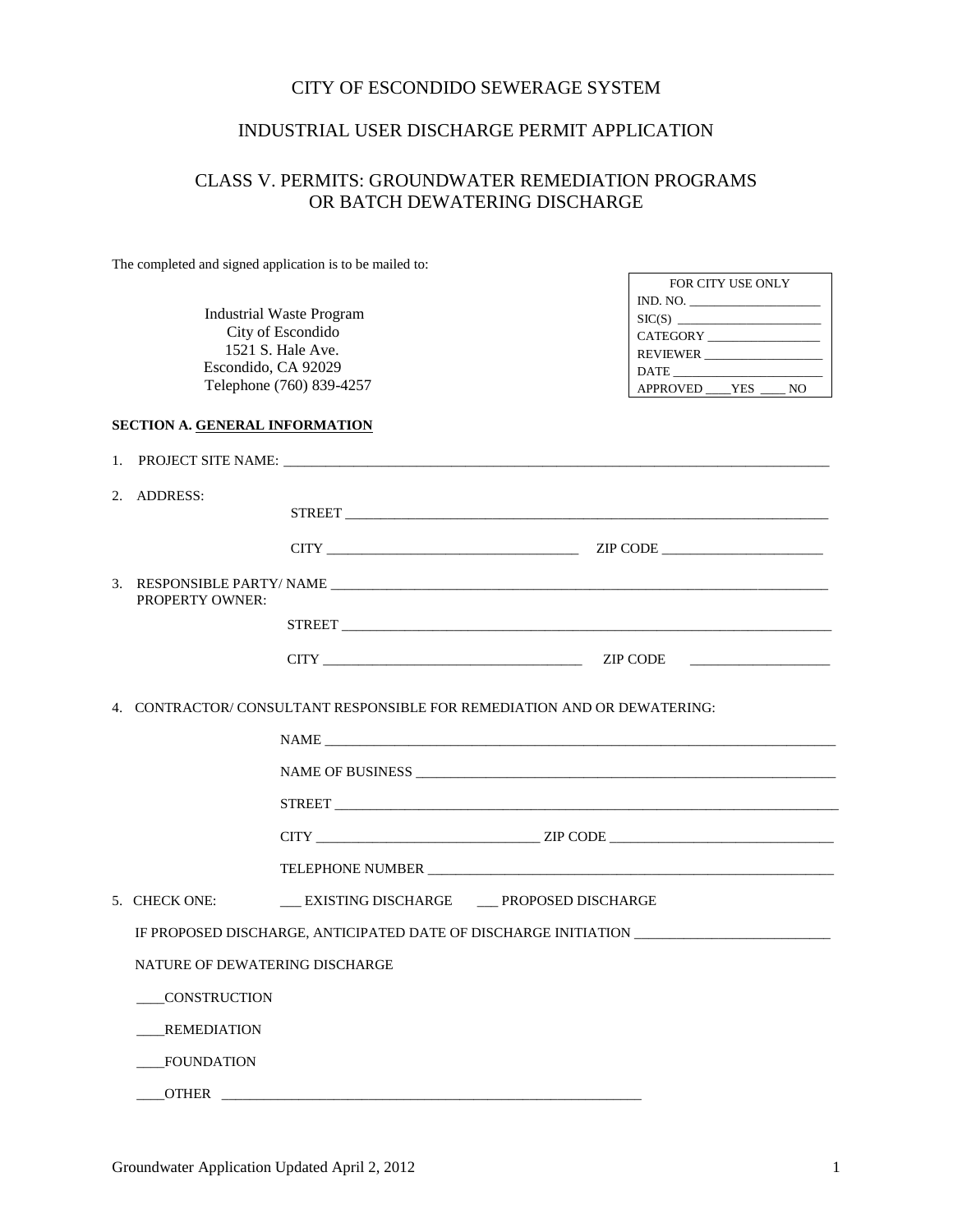|                                                                                  | 6. GIVE A BRIEF DESCRIPTION OF THE MAIN SCOPE OF WORK: _________________________        |
|----------------------------------------------------------------------------------|-----------------------------------------------------------------------------------------|
|                                                                                  |                                                                                         |
| 7. WAS AREA PREVIOUSLY CONTAMINANTD?                                             | $YES$ NO $N$                                                                            |
| 8. IF SO, PLEASE GIVE A DETAILED DESCRIPTION: __________________________________ |                                                                                         |
|                                                                                  |                                                                                         |
|                                                                                  |                                                                                         |
|                                                                                  |                                                                                         |
|                                                                                  |                                                                                         |
|                                                                                  |                                                                                         |
|                                                                                  | 9. IS PRETREATMENT OF THE CONTAMINATED GROUNDWATER PRIOR TO DISCHARGE PROPOSED? _______ |
|                                                                                  |                                                                                         |
|                                                                                  |                                                                                         |
|                                                                                  |                                                                                         |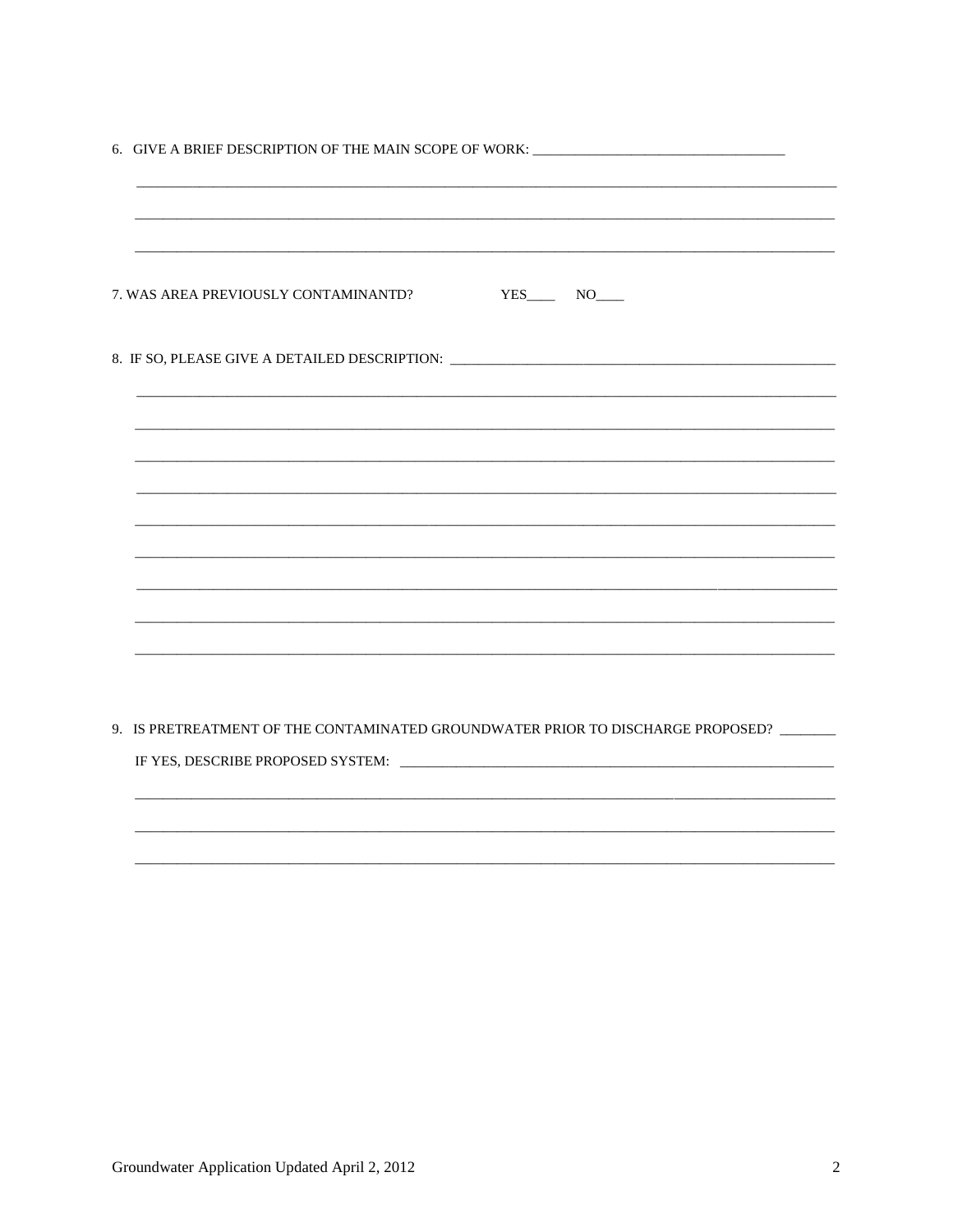#### **SECTION B. PLANT OPERATIONAL CHARACTERISTICS**

1. SUBMIT AN ANALYSIS OF THE RAW GROUNDWATER INCLUDING CONCENTRATION VALUES FOR ALL POLLUTANT CONTAMINATES OF CONCERN. IN ADDITION, THE DISCHARGER MUST SAMPLE FOR MTBE, CONDUCTIVITY, TSS, TDS, TTO, FLUORIDE, pH, BORON AND MANGANESE. A CERTIFIED LABORATORY SHALL PERFORM ANALYSIS USING EPA APPROVED METHOD.

#### **PRESENT PRESENT PRESENT**

| _chlorobenzene                         |
|----------------------------------------|
| _chloroethane                          |
| _2-chloroethyl vinyl ether             |
| _chloroform                            |
| _ chloromethane                        |
| _2-chloronaphthalene                   |
| $-2$ -chlorophenol                     |
| -4-chlorophenyl phenyl ether           |
| _ chrysene                             |
| $-4, 4$ ' - DDD                        |
| $-4, 4$ DDE                            |
| $-$ <sup>4</sup> , <sup>4</sup> ' -DDT |
| _dibenzo (a,h) anthracene              |
| _dibromochloromethane                  |
| _1,2-dichlorobenzene                   |
| _1,3-dichlorobenzene                   |
| _1,4-dichlorobenzene                   |
| _3, 3-dichlorobenzene                  |
| _1,1-dichlorobenzene                   |
| $\_ 1, 2$ -dichlorobenzene             |
| _1,1-dichlorobenzene                   |
| $\_ 1$ , 2-trans-dichloroethylene      |
| _2,4-dichlorophenol                    |
| $\_\_$ 1,2-dichloropropane             |
| $\_ 1, 2$ -dichloropropylene           |
| $\overline{\phantom{a}}$ dieldrin      |
| _diethyl phthalate                     |
| $-2,4$ -dimethyl phenol                |
| _ di-n-butyl phthalate                 |
|                                        |
| _ di-n-octyl phthalate                 |
| _4, 6-dinitro-o-cresol                 |
| _2, 4-dinitrophenol                    |
| $\frac{1}{2}$ , 4-dinitrotoluene       |
| _2, 6-dinitrotoluene                   |
| _1, 2-diphenylhydrazine                |
| _ a-endosulfan (alpha)                 |
| _b-endosutfan (beta)                   |
| _ endosulfane sulfate                  |
| $=$ endrin                             |
| _ endrin aldehyde                      |
| ethylbenzene                           |

\_\_ fluoranthene \_\_ fluorene \_\_ heptachlor

| heptachlor epoxide                           |
|----------------------------------------------|
| _ hexachlorobenzene                          |
| _ hexachlorobutadiene                        |
| _ hexachlorocyclopentadiene                  |
| _ hexachloroethane                           |
| $\equiv$ indeno $(1, 2, 3-\text{cd})$ pyrene |
| $\equiv$ isophorone                          |
| _MTBE (methyl-tert-butyl-ether)              |
| _ methylene chloride                         |
| _ naphthalene                                |
| _ nitrobenzene                               |
| _2-ni trophenoL                              |
| -4-nitrophenol                               |
| _N-nitrosodimethylamine                      |
| _ N-nitrosodi-n-propylamine                  |
| _ N-nitrosodiphenylamine                     |
| $\overline{\phantom{1}}$ PCB-1016            |
| $-$ PCB-1221                                 |
| $\angle$ PCB-1232                            |
| $-$ PCB-1242                                 |
| $PCB-1248$                                   |
| $-$ PCB-1254                                 |
| $-$ PCB-1260                                 |
| _pentachlorophenol                           |
| $\equiv$ phenanthrene                        |
| $\equiv$ phenol                              |
| - pyrene                                     |
| _2, 3, 7, 8-tetrachlorodibenzo-p-            |
| dioxin                                       |
| _1, 1, 2, 2-tetrachloroethane                |
| _tetrachloroethylene                         |
| __ toluene                                   |
| __toxaphene                                  |
| $\equiv$ tributyl tin                        |
| _1, 2, 4-trichlorobenzene                    |
| _1, 1, 1-trichloroethane                     |
| 1, 1, 2-trichloroethane                      |
| _trichloroethlene                            |
| $\_\_2$ , 4, 6-trichlorophenol               |
| _ vinyl chloride                             |
| $\equiv$ xylene                              |
| _total petroleum hydrocarbons                |

- \_\_ cyanide (total) \_\_ antimony (total)
- \_\_ arsenic (total**)**
- \_\_ beryllium (total)
- \_\_ cadmium (total)
- \_\_ chromium (total)
- \_\_ copper (total)
- \_\_ lead (total)
- \_\_ mercury (total)
- \_\_ nickel (total)
- \_\_ selenium (total)
- \_\_ silver (total)
- \_\_ thallium (total)
- $\equiv$  zinc (total)
- **\_\_** acenaphthene
- \_\_ acenaphthylene
- \_\_ acrolein
- \_\_ acrylonitrile
- \_\_ aldrin
- \_\_ anthracene
- \_\_ benzene
- \_\_ benzidine
- \_\_ benzo (a) anthracene
- \_\_ benzo (a) pyrene
- \_\_ 3, 4 benzofluoroanthene
- $\equiv$  benzo  $(g, h, i)$  perylene
- \_\_ benzo (b) fluoroanthene
- \_\_ a-BHC (alpha)
- \_\_ b-INC (beta)
- \_\_ d-Bb4C (delta)
- \_\_ g-BHC (gamma)
- \_\_ bis (2 chloroethyl) ether
- \_\_ bis (2 chloroethoxy) methane
- \_\_ bis (2 chloroisopropyl) ether
- \_\_ bis (chloromethyl) ether
- \_\_ bis (2 ethythexyl) phthalate
- $\equiv$ bromodichloromethane
- \_\_ bromoform
- \_\_ bromomethane
- \_\_ 4-bromophenyl phenyl ether
- \_\_ butyl benzyl phthalate
- \_\_ carbon tetrachloride
- \_\_ chlordane
- \_\_ 4-chloro-3-methylphenol

Groundwater Application Updated April 2, 2012 3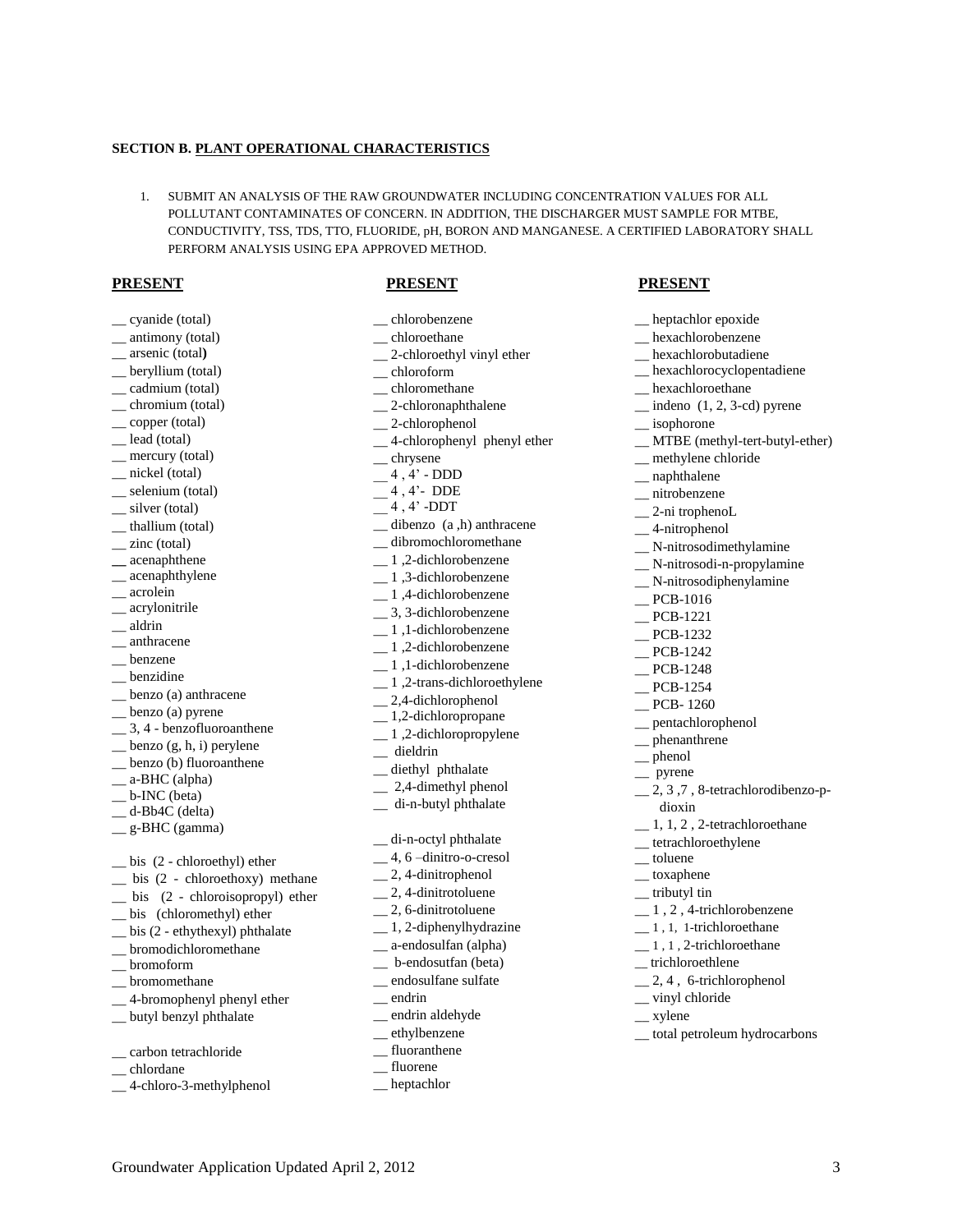#### **SECTION C. PRETREATMENT PRIOR TO DISCHARGE**

APPROPRIATE PRETREATMENT OF THE CONTAMINATED GROUNDWATER PRIOR TO DISCHARGE SHALL BE INCORPORATED INTO THE GROUNDWATER CLEANUP PROGRAM. PROVIDE THE FOLLOWING INFORMATION ON ATTACHED DOCUMENTS.

- 1. DESCRIBE IN DETAIL THE PRETREATMENT TECHNOLOGY TO BE USED. IN DESCRIBING THE PRETREATMENT TECHNOLOGY, AN ESTIMATE OF THE PROCESS EFFICIENCY FOR REMOVAL OF CONTAMINANTS WILL BE INCLUDED AND ANY REQUIREMENTS FOR MAINTAINING PROCESS EFEICIENCY WILL BE STATED (MAINTENANCE PROCEDURES, O & M COSTS, MAINTENANCE SCHEDULES, ETC.).
- 2. A PLOT PLAN SHOWING LOCATIONS OF WELLS, PRETREATMENT FACILITIES, SEWER LATERALS, SAMPLING LOCATIONS AND ANY OTHER PERTINENT PHYSICAL STRUCTURES IS TO BE SUBMITTED. USE THE SPACE PROVIDED BELOW OR ATTACH USING 8 1/2 x 11 INCH PAPER.

#### **SECTION D. RATE OF WASTEWATER DISCHARGE**

1. ESTIMATE OF DAILY WASTEWATER DISCHARGE TO THE SEWER (GALLONS PER DAY)\_\_\_\_\_\_\_\_\_\_\_\_\_\_\_\_\_\_\_

\_\_\_\_\_\_\_\_\_\_\_\_\_\_\_\_\_\_\_\_\_\_\_\_\_\_\_\_\_\_\_\_\_\_\_\_\_\_\_\_\_\_\_\_\_\_\_\_\_\_\_\_\_\_\_\_\_\_\_\_\_\_\_\_\_\_\_\_\_\_\_\_\_\_\_\_\_\_\_\_\_\_\_\_\_\_\_\_\_\_\_\_\_\_\_\_\_\_\_\_\_\_\_\_

\_\_\_\_\_\_\_\_\_\_\_\_\_\_\_\_\_\_\_\_\_\_\_\_\_\_\_\_\_\_\_\_\_\_\_\_\_\_\_\_\_\_\_\_\_\_\_\_\_\_\_\_\_\_\_\_\_\_\_\_\_\_\_\_\_\_\_\_\_\_\_\_\_\_\_\_\_\_\_\_\_\_\_\_\_\_\_\_\_\_\_\_\_\_\_\_\_\_\_\_\_\_\_\_

\_\_\_\_\_\_\_\_\_\_\_\_\_\_\_\_\_\_\_\_\_\_\_\_\_\_\_\_\_\_\_\_\_\_\_\_\_\_\_\_\_\_\_\_\_\_\_\_\_\_\_\_\_\_\_\_\_\_\_\_\_\_\_\_\_\_\_\_\_\_\_\_\_\_\_\_\_\_\_\_\_\_\_\_\_\_\_\_\_\_\_\_\_\_\_\_\_\_\_\_\_\_\_\_

\_\_\_\_\_\_\_\_\_\_\_\_\_\_\_\_\_\_\_\_\_\_\_\_\_\_\_\_\_\_\_\_\_\_\_\_\_\_\_\_\_\_\_\_\_\_\_\_\_\_\_\_\_\_\_\_\_\_\_\_\_\_\_\_\_\_\_\_\_\_\_\_\_\_\_\_\_\_\_\_\_\_\_\_\_\_\_\_\_\_\_\_\_\_\_\_\_\_\_\_\_\_\_\_

\_\_\_\_\_\_\_\_\_\_\_\_\_\_\_\_\_\_\_\_\_\_\_\_\_\_\_\_\_\_\_\_\_\_\_\_\_\_\_\_\_\_\_\_\_\_\_\_\_\_\_\_\_\_\_\_\_\_\_\_\_\_\_\_\_\_\_\_\_\_\_\_\_\_\_\_\_\_\_\_\_\_\_\_\_\_\_\_\_\_\_\_\_\_\_\_\_\_\_\_\_\_\_\_

\_\_\_\_\_\_\_\_\_\_\_\_\_\_\_\_\_\_\_\_\_\_\_\_\_\_\_\_\_\_\_\_\_\_\_\_\_\_\_\_\_\_\_\_\_\_\_\_\_\_\_\_\_\_\_\_\_\_\_\_\_\_\_\_\_\_\_\_\_\_\_\_\_\_\_\_\_\_\_\_\_\_\_\_\_\_\_\_\_\_\_\_\_\_\_\_\_\_\_\_\_\_\_\_

\_\_\_\_\_\_\_\_\_\_\_\_\_\_\_\_\_\_\_\_\_\_\_\_\_\_\_\_\_\_\_\_\_\_\_\_\_\_\_\_\_\_\_\_\_\_\_\_\_\_\_\_\_\_\_\_\_\_\_\_\_\_\_\_\_\_\_\_\_\_\_\_\_\_\_\_\_\_\_\_\_\_\_\_\_\_\_\_\_\_\_\_\_\_\_\_\_\_\_\_\_\_\_\_

\_\_\_\_\_\_\_\_\_\_\_\_\_\_\_\_\_\_\_\_\_\_\_\_\_\_\_\_\_\_\_\_\_\_\_\_\_\_\_\_\_\_\_\_\_\_\_\_\_\_\_\_\_\_\_\_\_\_\_\_\_\_\_\_\_\_\_\_\_\_\_\_\_\_\_\_\_\_\_\_\_\_\_\_\_\_\_\_\_\_\_\_\_\_\_\_\_\_\_\_\_\_\_\_

\_\_\_\_\_\_\_\_\_\_\_\_\_\_\_\_\_\_\_\_\_\_\_\_\_\_\_\_\_\_\_\_\_\_\_\_\_\_\_\_\_\_\_\_\_\_\_\_\_\_\_\_\_\_\_\_\_\_\_\_\_\_\_\_\_\_\_\_\_\_\_\_\_\_\_\_\_\_\_\_\_\_\_\_\_\_\_\_\_\_\_\_\_\_\_\_\_\_\_\_\_\_\_\_

\_\_\_\_\_\_\_\_\_\_\_\_\_\_\_\_\_\_\_\_\_\_\_\_\_\_\_\_\_\_\_\_\_\_\_\_\_\_\_\_\_\_\_\_\_\_\_\_\_\_\_\_\_\_\_\_\_\_\_\_\_\_\_\_\_\_\_\_\_\_\_\_\_\_\_\_\_\_\_\_\_\_\_\_\_\_\_\_\_\_\_\_\_\_\_\_\_\_\_\_\_\_\_\_

\_\_\_\_\_\_\_\_\_\_\_\_\_\_\_\_\_\_\_\_\_\_\_\_\_\_\_\_\_\_\_\_\_\_\_\_\_\_\_\_\_\_\_\_\_\_\_\_\_\_\_\_\_\_\_\_\_\_\_\_\_\_\_\_\_\_\_\_\_\_\_\_\_\_\_\_\_\_\_\_\_\_\_\_\_\_\_\_\_\_\_\_\_\_\_\_\_\_\_\_\_\_\_\_

2. DESCRIBE THE TYPE OF FLOW METER TO BE USED TO REPORT FLOW VOLUMES :

3. WILL DISCHARGE BE: \_\_\_ CONTINUOUS \_\_\_ INTERMITTENT \_\_\_ SEASONAL

IF NECESSARY. BRIEFLY DESCRIBE MANNER OF DISCHARGE: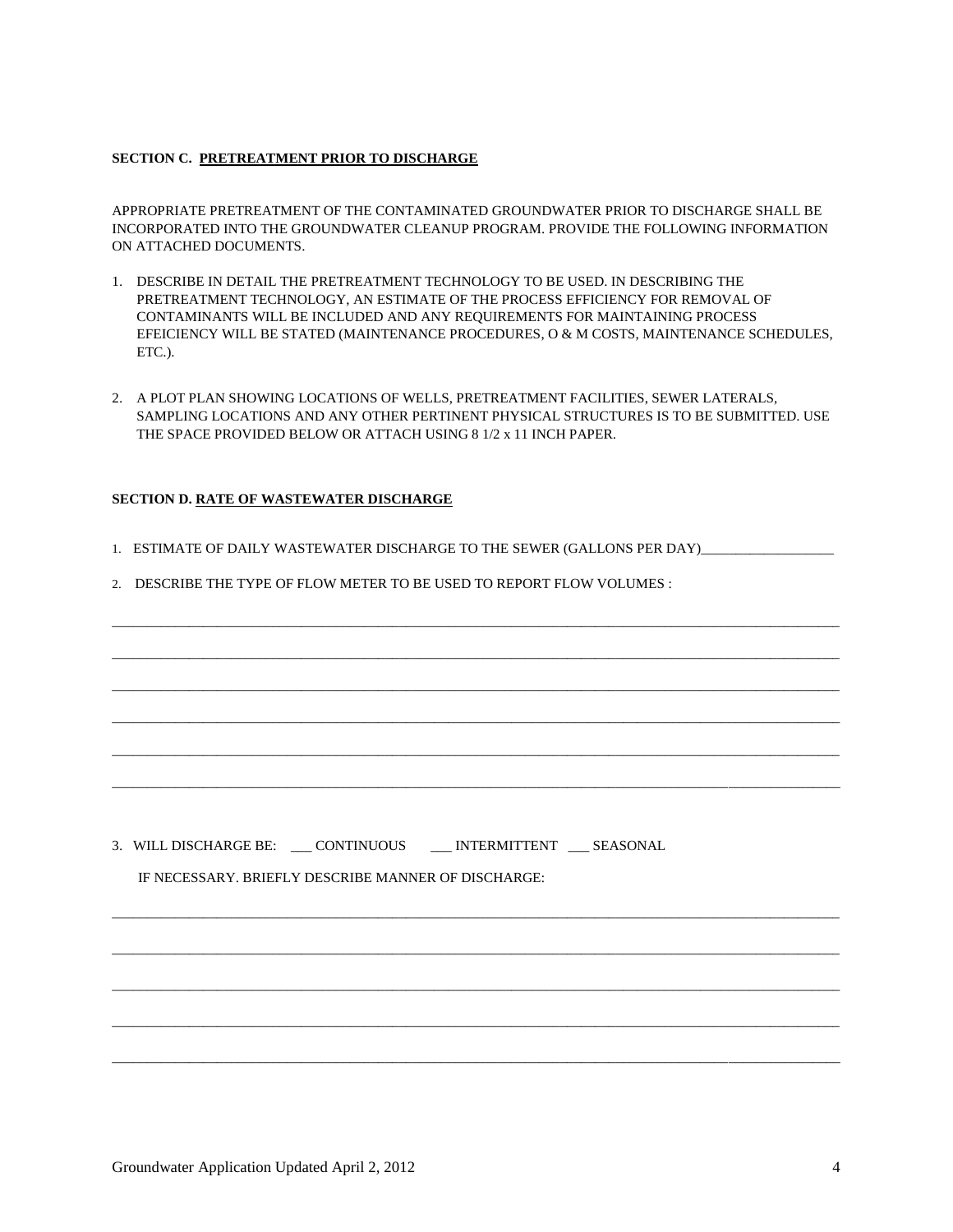#### **SECTION E. SCOPE OF PROJECT**

- 1. ESTIMATE OF TIME REQUIRED FOR COMPLETING THE ONSITE REMEDIATION  $\qquad$
- 2. DESCRIBE THE LEVEL OF GROUNDWATER CLEANUP TO BE ACHIEVED WHICH WILL TERMINATE THE PROJECT AND DISCHARGE OF WASTEWATER TO THE SEWER (ATTACH DOCUMENTS IF APPROPRIATE):

 $\overline{\phantom{a}}$  , and the set of the set of the set of the set of the set of the set of the set of the set of the set of the set of the set of the set of the set of the set of the set of the set of the set of the set of the s

 $\overline{\phantom{a}}$  , and the set of the set of the set of the set of the set of the set of the set of the set of the set of the set of the set of the set of the set of the set of the set of the set of the set of the set of the s

 $\mathcal{L}_\mathcal{L} = \mathcal{L}_\mathcal{L} = \mathcal{L}_\mathcal{L} = \mathcal{L}_\mathcal{L} = \mathcal{L}_\mathcal{L} = \mathcal{L}_\mathcal{L} = \mathcal{L}_\mathcal{L} = \mathcal{L}_\mathcal{L} = \mathcal{L}_\mathcal{L} = \mathcal{L}_\mathcal{L} = \mathcal{L}_\mathcal{L} = \mathcal{L}_\mathcal{L} = \mathcal{L}_\mathcal{L} = \mathcal{L}_\mathcal{L} = \mathcal{L}_\mathcal{L} = \mathcal{L}_\mathcal{L} = \mathcal{L}_\mathcal{L}$ 

 $\overline{\phantom{a}}$  , and the set of the set of the set of the set of the set of the set of the set of the set of the set of the set of the set of the set of the set of the set of the set of the set of the set of the set of the s

 $\overline{\phantom{a}}$  ,  $\overline{\phantom{a}}$  ,  $\overline{\phantom{a}}$  ,  $\overline{\phantom{a}}$  ,  $\overline{\phantom{a}}$  ,  $\overline{\phantom{a}}$  ,  $\overline{\phantom{a}}$  ,  $\overline{\phantom{a}}$  ,  $\overline{\phantom{a}}$  ,  $\overline{\phantom{a}}$  ,  $\overline{\phantom{a}}$  ,  $\overline{\phantom{a}}$  ,  $\overline{\phantom{a}}$  ,  $\overline{\phantom{a}}$  ,  $\overline{\phantom{a}}$  ,  $\overline{\phantom{a}}$ 

 $\overline{\phantom{a}}$  , and the set of the set of the set of the set of the set of the set of the set of the set of the set of the set of the set of the set of the set of the set of the set of the set of the set of the set of the s

3. DESCRIBE THE MECHANISM BY WHICH THE REMEDIATION PROGRAM WILL BE TERMINATED:

#### **SECTION F. MONITORING**

1. DESCRIBE SAMPLING FREQUENCIES FOR RAW AND TREATED GROUNDWATER DISCHARGE UTILIZED FOR THE REMEDIATION PROGRAM:

\_\_\_\_\_\_\_\_\_\_\_\_\_\_\_\_\_\_\_\_\_\_\_\_\_\_\_\_\_\_\_\_\_\_\_\_\_\_\_\_\_\_\_\_\_\_\_\_\_\_\_\_\_\_\_\_\_\_\_\_\_\_\_\_\_\_\_\_\_\_\_\_\_\_\_\_\_\_\_\_\_\_\_\_\_\_\_\_\_\_\_\_\_\_\_\_\_\_\_\_

\_\_\_\_\_\_\_\_\_\_\_\_\_\_\_\_\_\_\_\_\_\_\_\_\_\_\_\_\_\_\_\_\_\_\_\_\_\_\_\_\_\_\_\_\_\_\_\_\_\_\_\_\_\_\_\_\_\_\_\_\_\_\_\_\_\_\_\_\_\_\_\_\_\_\_\_\_\_\_\_\_\_\_\_\_\_\_\_\_\_\_\_\_\_\_\_\_\_\_\_

\_\_\_\_\_\_\_\_\_\_\_\_\_\_\_\_\_\_\_\_\_\_\_\_\_\_\_\_\_\_\_\_\_\_\_\_\_\_\_\_\_\_\_\_\_\_\_\_\_\_\_\_\_\_\_\_\_\_\_\_\_\_\_\_\_\_\_\_\_\_\_\_\_\_\_\_\_\_\_\_\_\_\_\_\_\_\_\_\_\_\_\_\_\_\_\_\_\_\_\_

\_\_\_\_\_\_\_\_\_\_\_\_\_\_\_\_\_\_\_\_\_\_\_\_\_\_\_\_\_\_\_\_\_\_\_\_\_\_\_\_\_\_\_\_\_\_\_\_\_\_\_\_\_\_\_\_\_\_\_\_\_\_\_\_\_\_\_\_\_\_\_\_\_\_\_\_\_\_\_\_\_\_\_\_\_\_\_\_\_\_\_\_\_\_\_\_\_\_\_\_

\_\_\_\_\_\_\_\_\_\_\_\_\_\_\_\_\_\_\_\_\_\_\_\_\_\_\_\_\_\_\_\_\_\_\_\_\_\_\_\_\_\_\_\_\_\_\_\_\_\_\_\_\_\_\_\_\_\_\_\_\_\_\_\_\_\_\_\_\_\_\_\_\_\_\_\_\_\_\_\_\_\_\_\_\_\_\_\_\_\_\_\_\_\_\_\_\_\_\_\_

\_\_\_\_\_\_\_\_\_\_\_\_\_\_\_\_\_\_\_\_\_\_\_\_\_\_\_\_\_\_\_\_\_\_\_\_\_\_\_\_\_\_\_\_\_\_\_\_\_\_\_\_\_\_\_\_\_\_\_\_\_\_\_\_\_\_\_\_\_\_\_\_\_\_\_\_\_\_\_\_\_\_\_\_\_\_\_\_\_\_\_\_\_\_\_\_\_\_\_\_

2. DESCRIBE SCOPE OF ANALYSES PERFORMED ON SAMPLES COLLECTED IN F.1. ABOVE:

3. LIST ALL REPORTS REOUIRED TO BE SUBMITTED BY OTHER REGULATORY AGENCIES, INCLUDING FREQUENCY AND SUBMITTAL DATES, AND ANY ASSOCIATED PERMITS AS REGARDS THE REMEDIATION PROGRAM:

\_\_\_\_\_\_\_\_\_\_\_\_\_\_\_\_\_\_\_\_\_\_\_\_\_\_\_\_\_\_\_\_\_\_\_\_\_\_\_\_\_\_\_\_\_\_\_\_\_\_\_\_\_\_\_\_\_\_\_\_\_\_\_\_\_\_\_\_\_\_\_\_\_\_\_\_\_\_\_\_\_\_\_\_\_\_\_\_\_\_\_\_\_\_\_\_\_\_\_\_

 $\overline{\phantom{a}}$  , and the set of the set of the set of the set of the set of the set of the set of the set of the set of the set of the set of the set of the set of the set of the set of the set of the set of the set of the s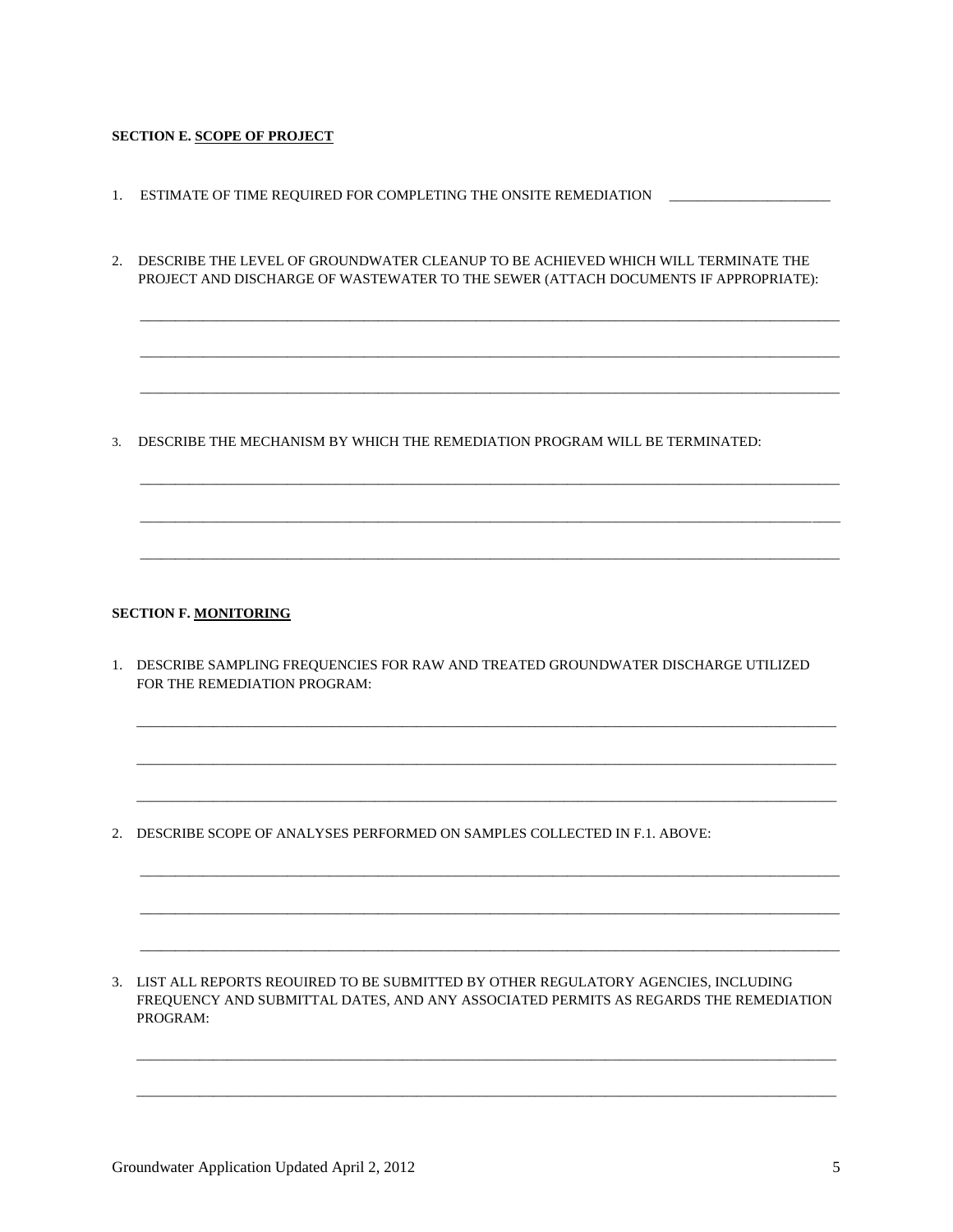# **SECTION G. CERTIFICATION**

 NOTE TO SIGNING OFFICIAL: INFORMATION AND DATA IDENTIFYING THE NATURE AND FREQUENCY OF A DISCHARGE SHALL BE AVAILABLE TO THE PUBLIC. REQUESTS FOR CONFIDENTIAL TREATMENT OF ALL OTHER INFORMATION SHALL BE GOVERNED BY PROCEDURES SPECIFIED IN 40 CFR PART, 2 SUBPART A.

I HEREBY CERTIFY THAT THE INFORMATION FOUND IN THE APPLICATION IS FAMILIAR TO ME, IS COMPLETE, AND REPRESENTS AN ACCURATE STATEMENT OF FACT TO THE BEST OF MY KNOWLEDGE.

THE CITY OF ESCONDIDO RESERVES THE RIGHT TO TERMINATE GROUNDWATER REMEDIATION PERMITS AT ANY TIME.

PRINT FULL NAME\_\_\_\_\_\_\_\_\_\_\_\_\_\_\_\_\_\_\_\_\_\_\_\_\_\_\_\_\_\_\_\_\_\_\_\_\_\_\_\_\_\_\_\_\_\_\_\_\_\_\_\_\_\_\_\_\_\_\_\_

TITLE\_\_\_\_\_\_\_\_\_\_\_\_\_\_\_\_\_\_\_\_\_\_\_\_\_\_\_\_\_\_\_\_\_\_\_\_\_\_\_\_\_\_\_\_\_\_\_\_\_\_\_\_\_\_\_\_\_\_\_\_\_\_\_\_\_\_\_\_\_\_\_\_

AGENCY/COMPANY NAME\_

SIGNATURE\_\_\_\_\_\_\_\_\_\_\_\_\_\_\_\_\_\_\_\_\_\_\_\_\_\_\_\_\_\_\_\_\_\_\_\_\_\_\_\_\_\_\_\_\_\_\_\_\_\_\_\_\_\_\_\_\_\_\_\_\_\_\_\_\_\_

DATE \_\_\_\_\_\_\_\_\_\_\_\_\_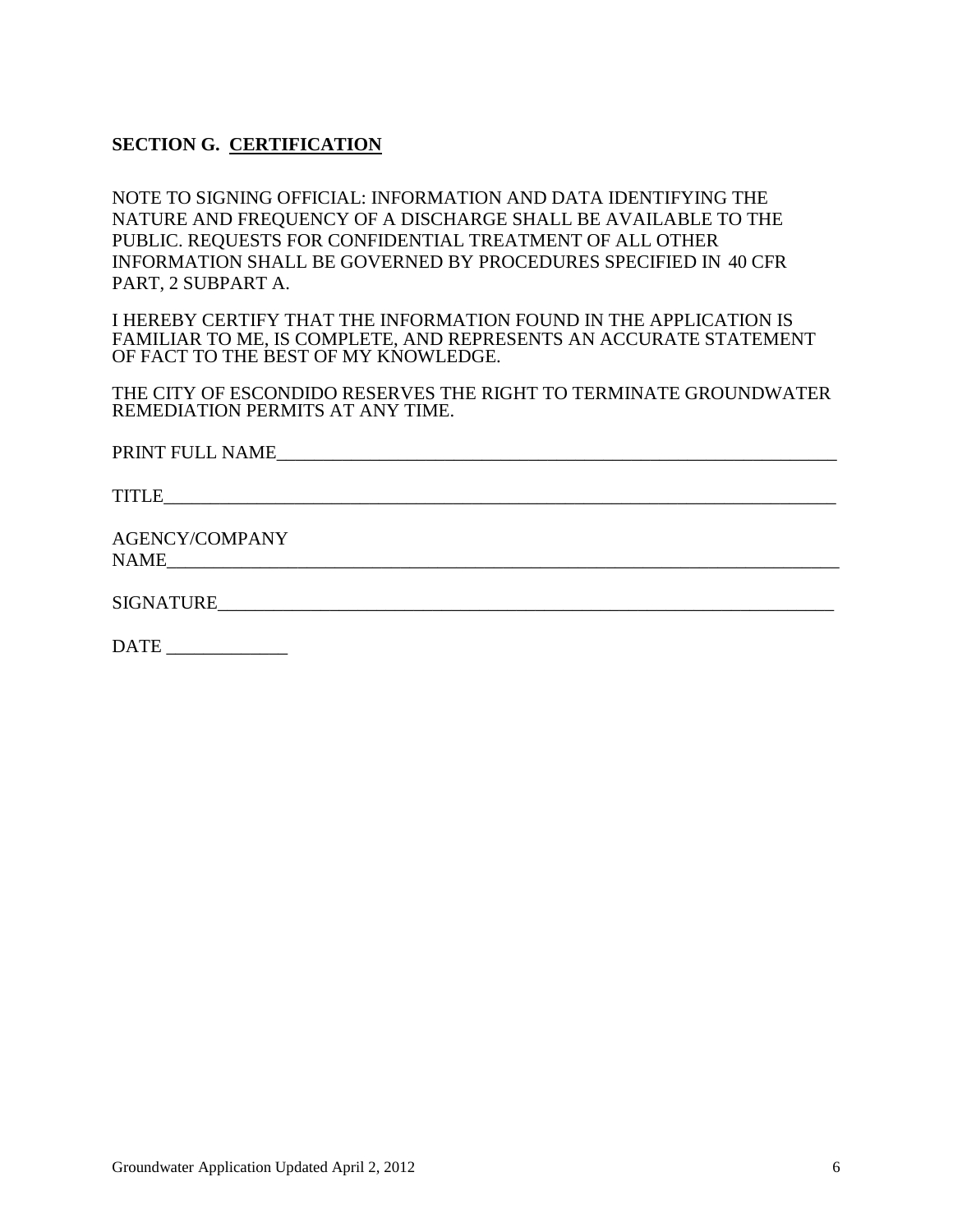## **GROUNDWATER REMEDIATION PROGRAM** PERMIT APPLICATION

#### **CLASS V PERMITS: Groundwater Remediation Programs**

Groundwater discharged into the City of Escondido (COE) sewerage system for the purposes of remediation, and or dewatering for construction purposes is required to obtain a permit from the Industrial Waste Program (Escondido Municipal Code, Chapter 22-Article 8). The information requested in this permit application will be used in determining permit feasibility and if approved, conditions for the discharge of contaminated groundwater into the sewerage system. Prior to approving any discharge permit the discharger must sample the groundwater to be discharged and submit the results from a certified laboratory to the COE Industrial Waste Department. The COE may require a second groundwater test at any time. The discharger may be required to cease and desist their discharge to the sanitary sewer system at any time the Hale Avenue Resource Recovery Facility (HARFF) deems necessary. The discharger shall contact the Industrial Waste Department after approval of the Groundwater Remediation Permit to coordinate the groundwater discharge and verify the sewer connection being used for said discharge.

IMPORTANT: All sections of the application are to be completed to start permit review.

# BILLING/ FEES:

In March 2011 the City of Escondido City Council passed Resolution No. 2011-03 (RR) (A Resolution of the city Council of the City of Escondido Establishing New Water and Wastewater Fees and Service Charges) This resolution Provides for non-residential wastewater rates based on the cost to treat the waste being discharged. Groundwater to sewer was assigned a classification of "All Other Commercial" discharge classification and the discharge rate was changed to \$5.98 per 1000 gallons. The discharge fee may be increased due to fee structure modifications within the City of Escondido.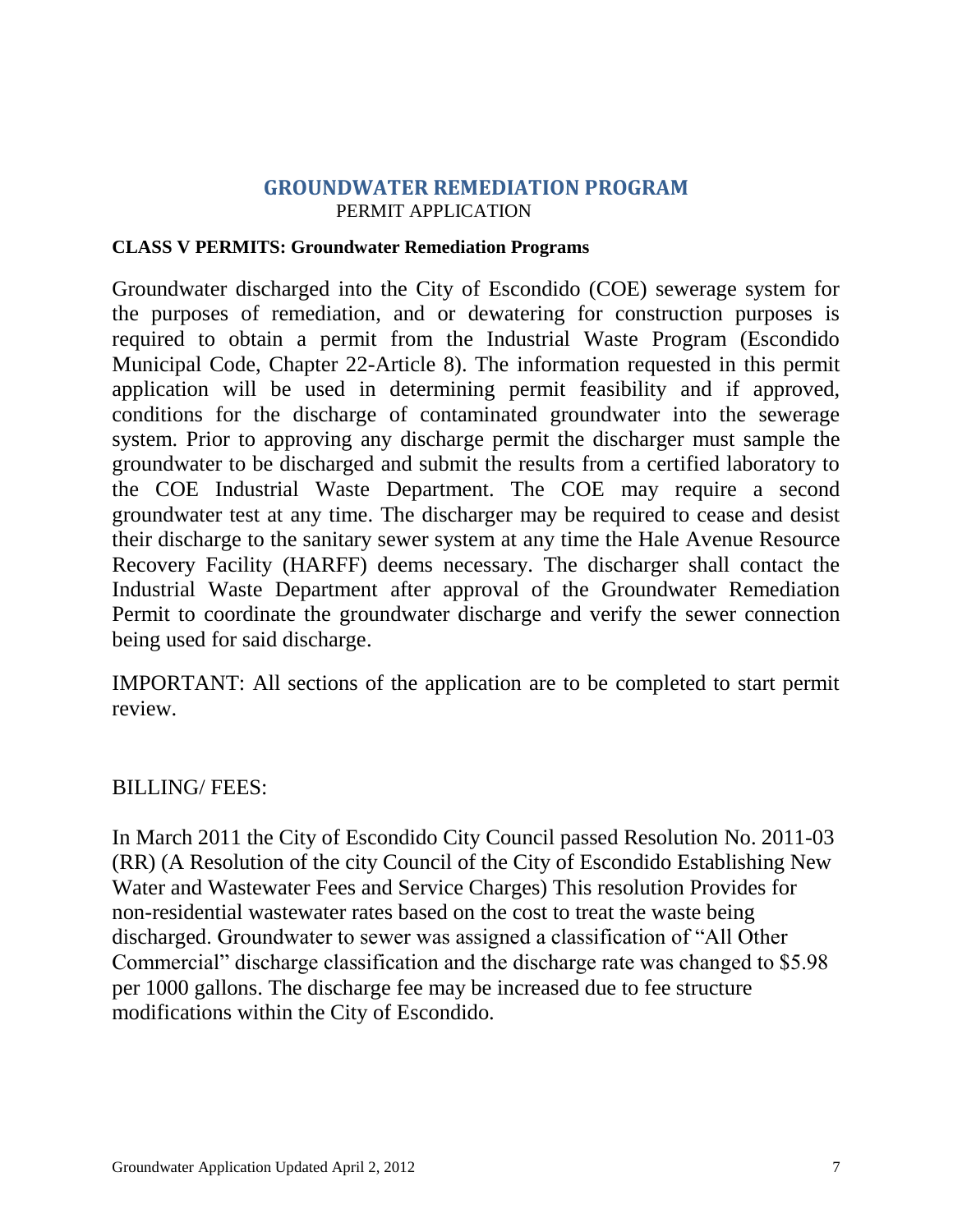**(5) Class V** – Ground water or batch discharge. Ground water or batch discharge is defined as ground water remediation sites, and/or ground water dewatering site or facility that has a need to discharge to the HARRF. The discharger shall meet all the City's local discharge limits at the end of the pipe before it discharges into the City sewage system. May or may not require pretreatment and will be charged sewer use fees based on loading and current wastewater rates.

- (a) Users shall provide wastewater treatment as necessary to comply with this Chapter and shall achieve compliance with all categorical pretreatment standards, local limits, and prohibitions set out in this Chapter within the time limits specified by EPA, the State or the City, whichever is more stringent. Any facilities necessary for compliance shall be provided, operated and maintained at the user's expense. Detailed plans describing such facilities and operating procedures shall be submitted to the City for review, and shall be acceptable to the City before such facilities are constructed. The review of such plans and operating procedures shall in no way relieve the user from the responsibility of modifying such facilities as necessary to produce a discharge acceptable to the City under the provisions of this Chapter.
- (b) Whenever deemed necessary, the City may require users to restrict their discharge during peak flow periods, designate that certain wastewater be discharged only into specific sewers, relocate and/or consolidate points of discharge, separate sewage wastestreams from industrial wastestream, and such other conditions as may be necessary to protect the POTW and determine the users' compliance with the requirements of this Chapter.
- (c) The City may require any person discharging into the POTW to install and maintain on their property and at their expense a suitable storage and flowcontrol facility to ensure equalization of flow.
- (d) All non-domestic dischargers are required to have a current business license with the City.
- (e) Industrial users in significant noncompliance. An industrial user is in significant noncompliance if its violation meets one or more of the following criteria:
	- (1) Chronic violations of wastewater discharge limits, defined here as those in which 66 percent or more of all the measurements taken for the same pollutant parameter during a 6-month period exceed (by any magnitude) a numeric pretreatment standard or requirement, including instantaneous limits, as defined by 40 CFR 302.2(l);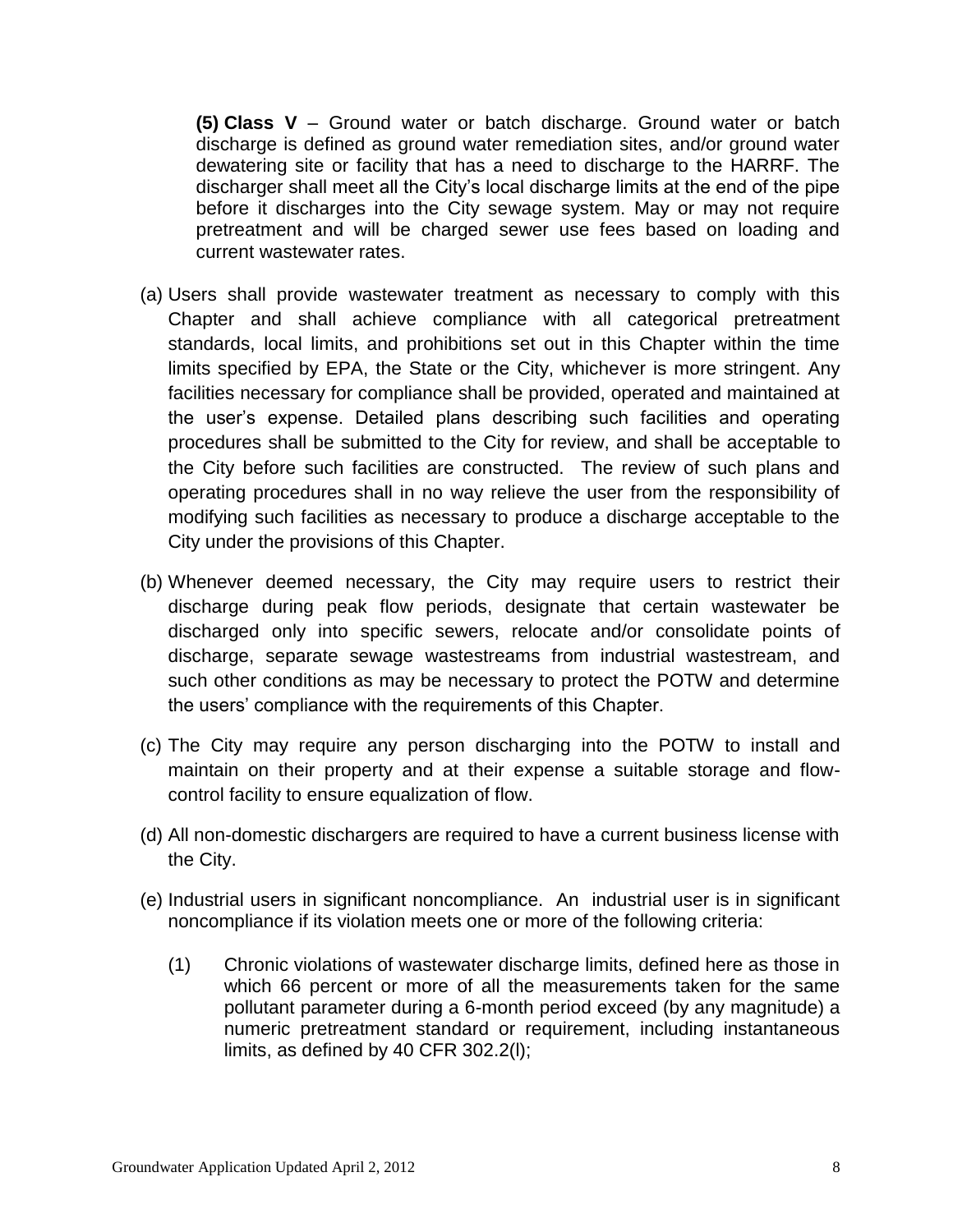- (2) Technical Review Criteria (TRC) violations, defined here as those in which 33 percent or more of all of the measurements taken for the same pollutant parameter during a 6-month period equal or exceed the product of the numeric pretreatment standard or requirement including instantaneous limits, as defined by 40 CFR 403.3(l) multiplied by the applicable TRC (TRC=1.4 for biochemical oxygen demand ("BOD"), total suspended solids ("TSS"), fats, oil, and grease, and 1.2 for all other pollutants except pH);
- (3) Any other violation of a pretreatment standard or requirement as defined by 40 CFR 403.3(l) daily maximum, long-term average, instantaneous limit, or narrative standard) that the POTW determines has caused, alone or in combination with other discharges, interference or pass through (including endangering the health of POTW personnel or the general public);
- (4) Any discharge of a pollutant that has caused imminent endangerment to human health, welfare or to the environment or has resulted in the POTW's exercise of its emergency authority to halt or prevent such a discharge;
- (5) Failure to meet, within 90 days after the schedule date, a compliance schedule milestone contained in a local control mechanism or enforcement order for starting construction, completing construction, or attaining final compliance;
- (6) Failure to provide, within 45 days after the due date, required reports such as baseline monitoring reports, 90-day compliance reports, periodic selfmonitoring reports, and reports on compliance with compliance schedules;
- (7) Failure to accurately report noncompliance;
- (8) Any other violation(s) or group of violations, which may include a violation of best management practices, which the POTW determines will adversely affect the operation of implementation of the local pretreatment program.

## **Sec. 22-173. [Prohibited discharges.](http://www.qcode.us/codes/escondido/view.php?topic=22-8-22_173&frames=on)**

The following general prohibitions apply to all users of the HARRF whether or not they are subject to categorical pretreatment standards or any other National, State, or local pretreatment standards or requirement. No facility or person shall, discharge, deposit, or cause or allow to be discharged or deposited or passed through into the City's wastewater system or industrial brine collection system any wastewater containing or exhibiting the following: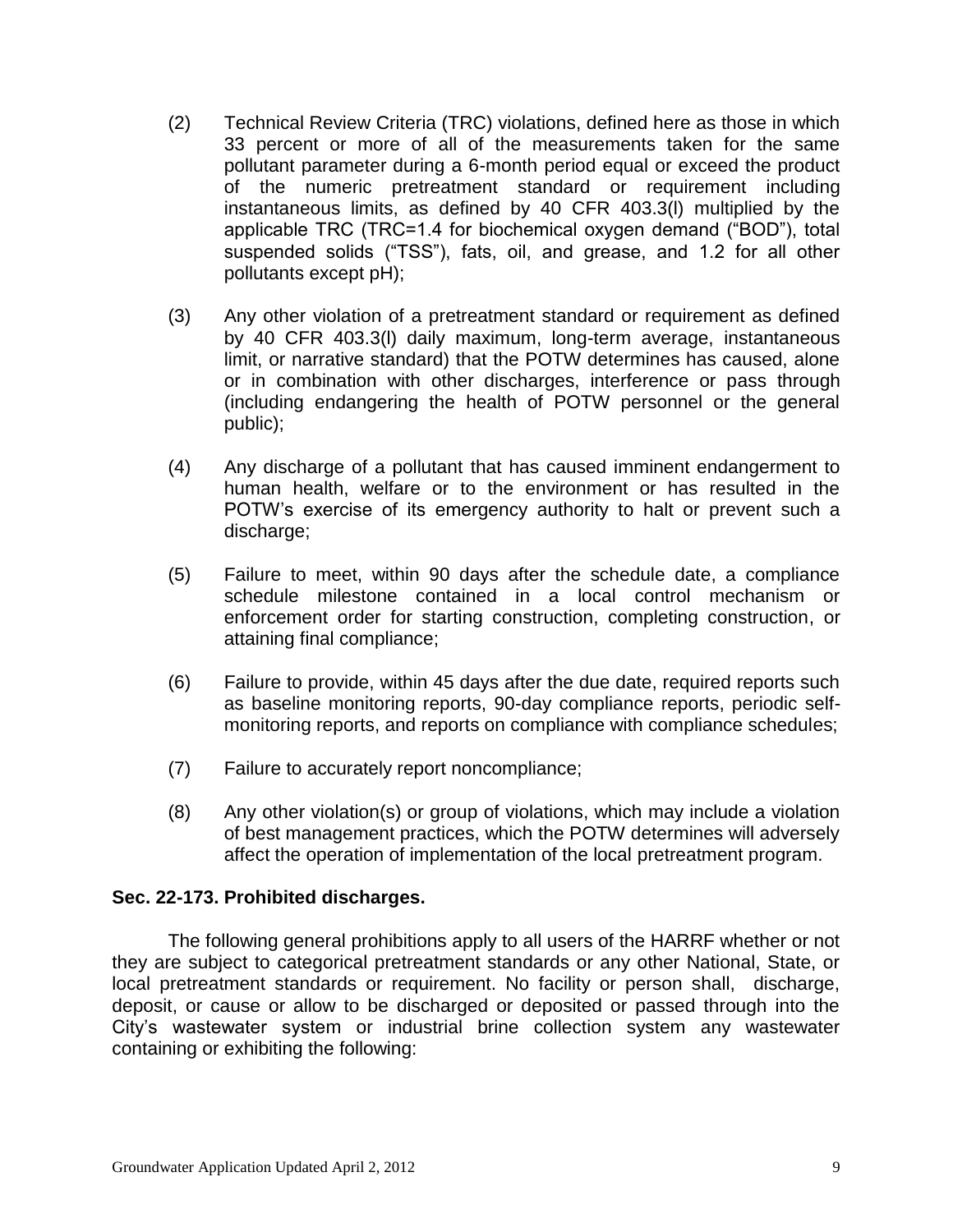(a) Pollutants which create a fire or explosive hazard in the POTW, including, but not limited to, wastestreams with a closed-cup flash point of less than one hundred forty (140) degrees Fahrenheit(sixty (60) degrees celsius) using the test methods specified in 40 CFR 261.21;

(b) Any toxic or poisonous solids, liquids or gases in such quantities that, alone or in combination with other waste substances, may create pass through or interference as defined by section 22-1, or create a hazard for humans, animals or the local environment, interfere detrimentally with wastewater treatment processes, cause a public nuisance, or cause any hazardous condition to occur in the wastewater system;

(c) A pH lower than 6.0 or having any corrosive or detrimental characteristic that may cause injury to wastewater treatment or maintenance personnel or may cause damage to structures, equipment or other physical facilities of the wastewater system;

(d) Any solids or viscous substance of such size or character, or in such quantity that they may cause obstruction to flow in the collection system or be detrimental to proper wastewater treatment plant operations. Any particulate material that has not been ground sufficiently to pass through a three-eighths (3/8) inch screen;

(e) Any rainwater, storm water, ground water, street drainage, subsurface drainage, roof drainage, yard drainage, water from yard fountains, ponds or lawn sprays or any other uncontaminated water;

(f) Any water added for the purpose of diluting wastes as a partial or complete substitute for adequate treatment to achieve compliance with this Chapter;

(g) Any refined petroleum products, gasoline, mercury, kerosene, naphtha, benzene, toluene, xylene, ethers, alcohols, ketones, aldehydes, peroxides, chlorates, perchlorates, bromates, carbides, hydrides, solvents, pesticides, lubricants, stripping agent and coolant.

(h) Any dispersed petroleum or mineral based cutting oils, biodegradable oils, fats or greases in excessive concentrations that would tend to cause adverse effects on the wastewater system;

(i) Any unreasonably large amount of suspended solids;

(j) Pollutants, including oxygen-demanding pollutants (BOD, etc.), released in a discharge at a flow rate and/or pollutant concentration which, either singly or by interaction with other pollutants, will cause interference with the POTW;

(k) Any strongly odorous compounds or compounds tending to create odors;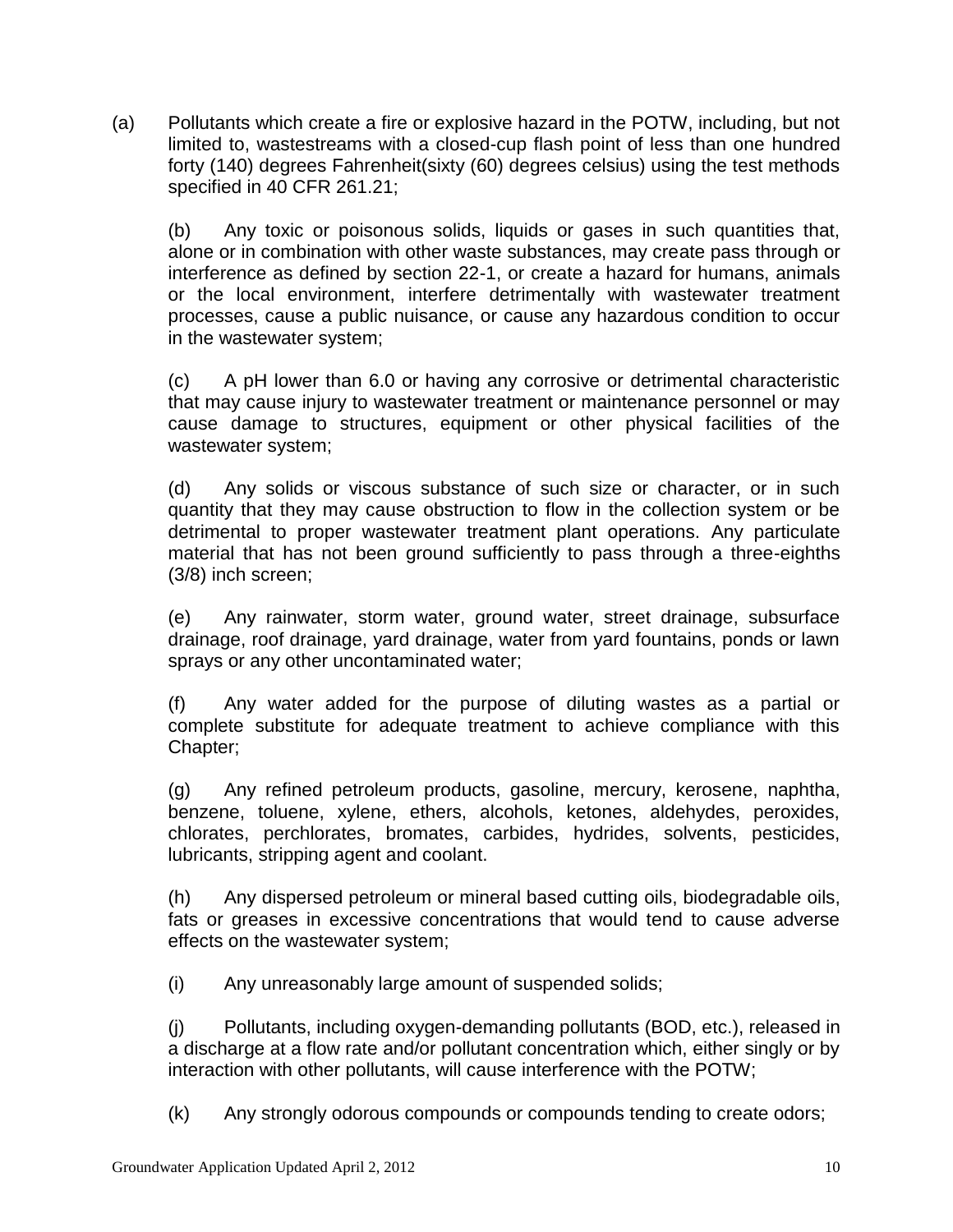(l) Dissolved sulfides above a concentration of one-tenth (0.1) milligram/liter;

(m) Any material inducing a high pH (pH greater than 10 .0) which causes incrustations, scale or precipitates on sewer walls or other adverse effects on the wastewater system;

(n) Any substance promoting or causing the promotion of toxic gases;

(o) Any flow having a temperature of one hundred and four (104) degrees Fahrenheit or higher.

(p) Any material requiring an excessive quantity of chlorine or other chemical compound used for disinfecting purposes;

(q) Any excessive amounts of chlorinated hydrocarbon or organic phosphorus type compounds;

(r) Any deionized water, steam condensate, distilled water, reverse osmosis backwash or anything creating brine in amounts that the control authority deems excessive;

(s) Any substance that may precipitate, solidify, gel, polymerize or become viscous under conditions normally found in the wastewater treatment plant effluent;

(t) Any wastewater containing pigment which is removed in the ordinary HARRF treatment process and which creates a visual contrast with the material appearance of the HARRF discharge observable at the point of HARRF discharge;

(u) Medical wastes, except as specifically authorized by the City in an individual wastewater discharge permit.

(v) Any detergents, surface-active agents or other substances in quantities sufficient to cause foaming in the wastewater system;

(w) Any radioactive wastes in excess of federal, state or county regulations;

- (x) Any trucked or hauled pollutants; and
- (y) Any discharge in violation of the Escondido Municipal Code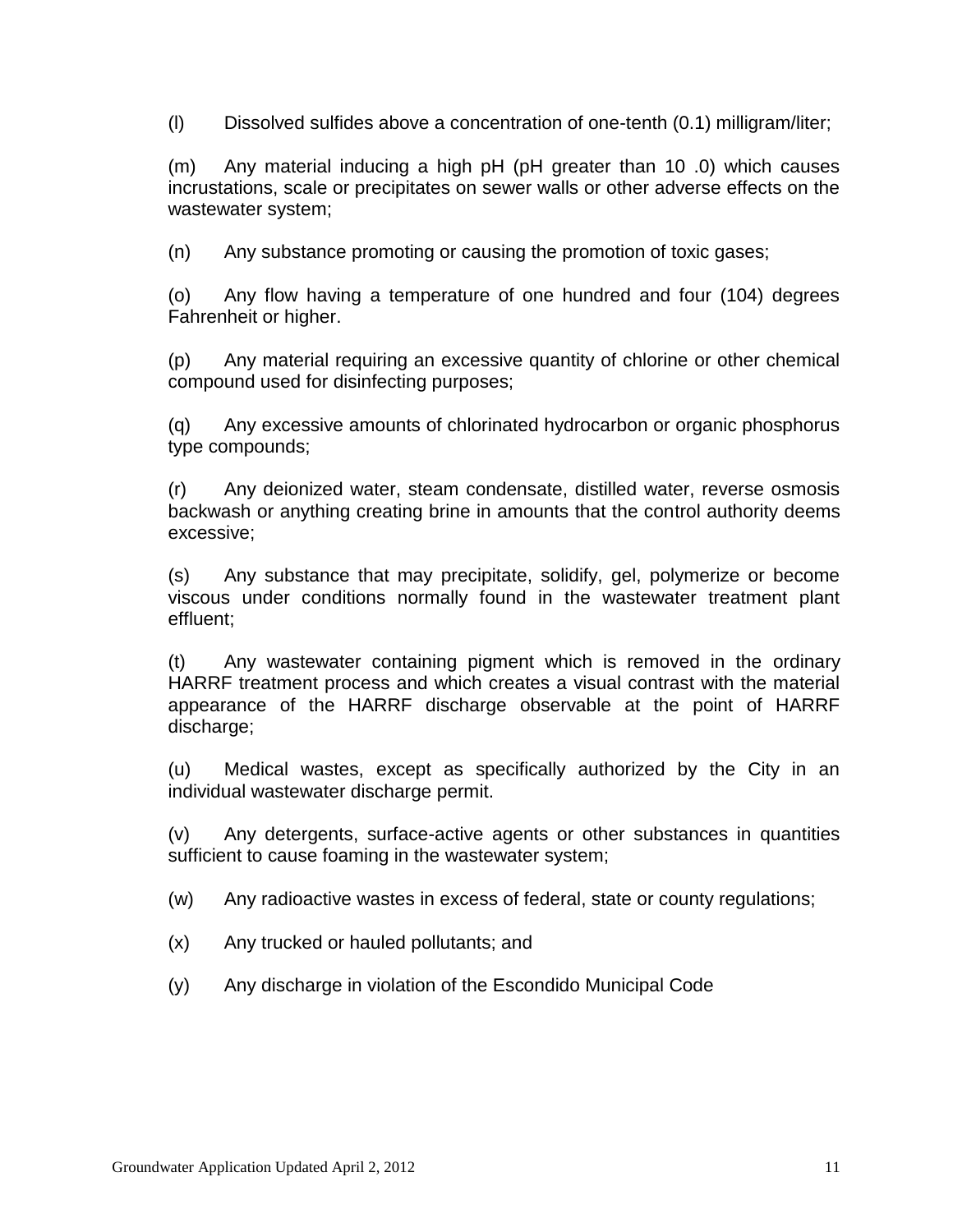#### **Sec. 22-174. [Limitations on discharges.](http://www.qcode.us/codes/escondido/view.php?topic=22-8-22_174&frames=on)**

- (a) General Limitations. No person shall discharge or convey, or permit or allow to be discharged or conveyed, to the City wastewater system any pollutants of such character or quantity that will:
- (1) Not be susceptible to treatment or interfere with the process of efficiency of the treatment system;
- (2) Constitute a hazard to human or animal life, or to the stream or watercourse receiving the treatment plant effluent;
- (3) Violate any federal, state or local pretreatment standards, including federal categorical pretreatment standards found at 40 CFR Chapter I, Subchapter N, Parts 405-471;
- (4) Any material or quantity of material which will cause or have the potential to cause the HARRF's effluent to exceed the concentration limits of its NPDES permit as established by the San Diego regional water quality control board, and any subsequent amendments as are duly adopted from time to time by the Regional Water Quality Control Board.
- (b) City of Escondido local limits shall apply to all discharges to the City's sewage system. The local limits may be allocated among industrial user classes or individual users as uniform or non-uniform concentration limits and mass loading limits. The industry being issued daily maximum concentrations may vary depending on the type of industry, flow and loading that may impact the HARRF and will be issued limits applicable to that specific industry. The following values represent the daily maximum concentration levels limits of specific contaminants which may be present in a user's discharge to the City sewage system.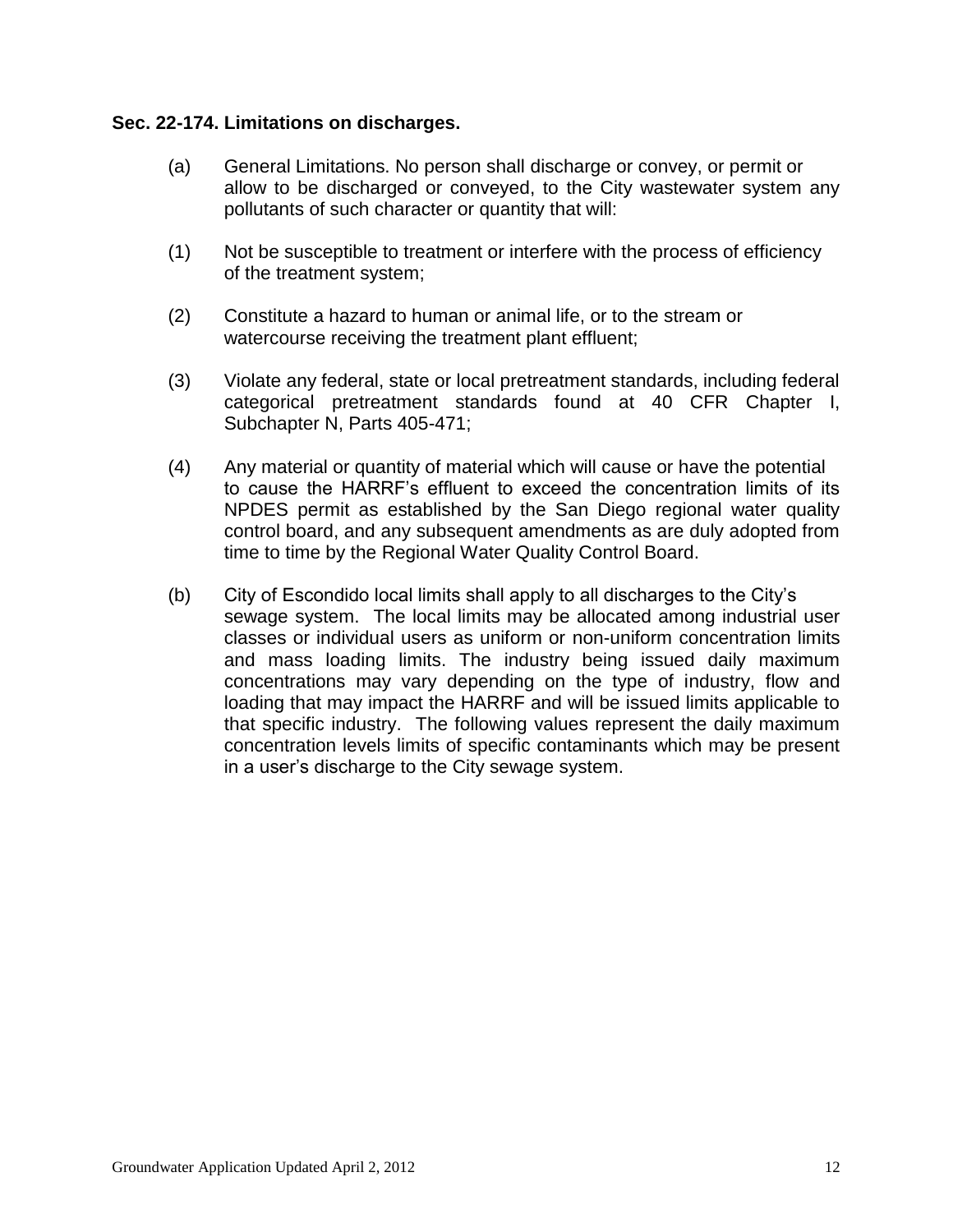Discharge Local Limits

|                                   | <b>Local Limits</b> |
|-----------------------------------|---------------------|
|                                   | Daily               |
| Parameter                         | Maximum             |
|                                   | mg/L                |
| Arsenic (T)                       | 0.1                 |
| Cadmium                           |                     |
| (T)                               | 0.107               |
| Chromium                          |                     |
| (T)                               | 0.96                |
| Copper (T)                        | 1.05                |
| Lead (T)                          | 0.58                |
| Mercury (T)                       | 0.8                 |
| $\overline{\mathsf{N}}$ ickel (T) | 1.34                |
| Silver (T)                        | 0.214               |
| Zinc (T)                          | 2.63                |
| Cyanide (T)                       | 0.207               |
| <b>TTO</b>                        | 2.13                |
| <b>Boron</b>                      | 3.0                 |
| Manganese                         | 2.9                 |
| Fluoride                          | 6.4                 |
| Oil &                             |                     |
| Grease                            | 100                 |
| pН                                | $6.0 - 10.0$        |

# **Sec. 22-175. [Prohibited discharge locations.](http://www.qcode.us/codes/escondido/view.php?topic=22-8-22_175&frames=on)**

(a) It is unlawful for any person to discharge or cause to be discharged into any storm drain or storm water channel or natural watercourse, whether currently carrying water or not, or into any pipe or waterway leading to such drain, channel or watercourse, any solid or fluid material which will or has the potential to impair the useful functioning of such drain, channel or water course or cause expense to the city, or other public agency, in maintaining the proper functioning of same, or cause public nuisance or public hazard or cause detrimental pollution of natural surface or subsurface waters.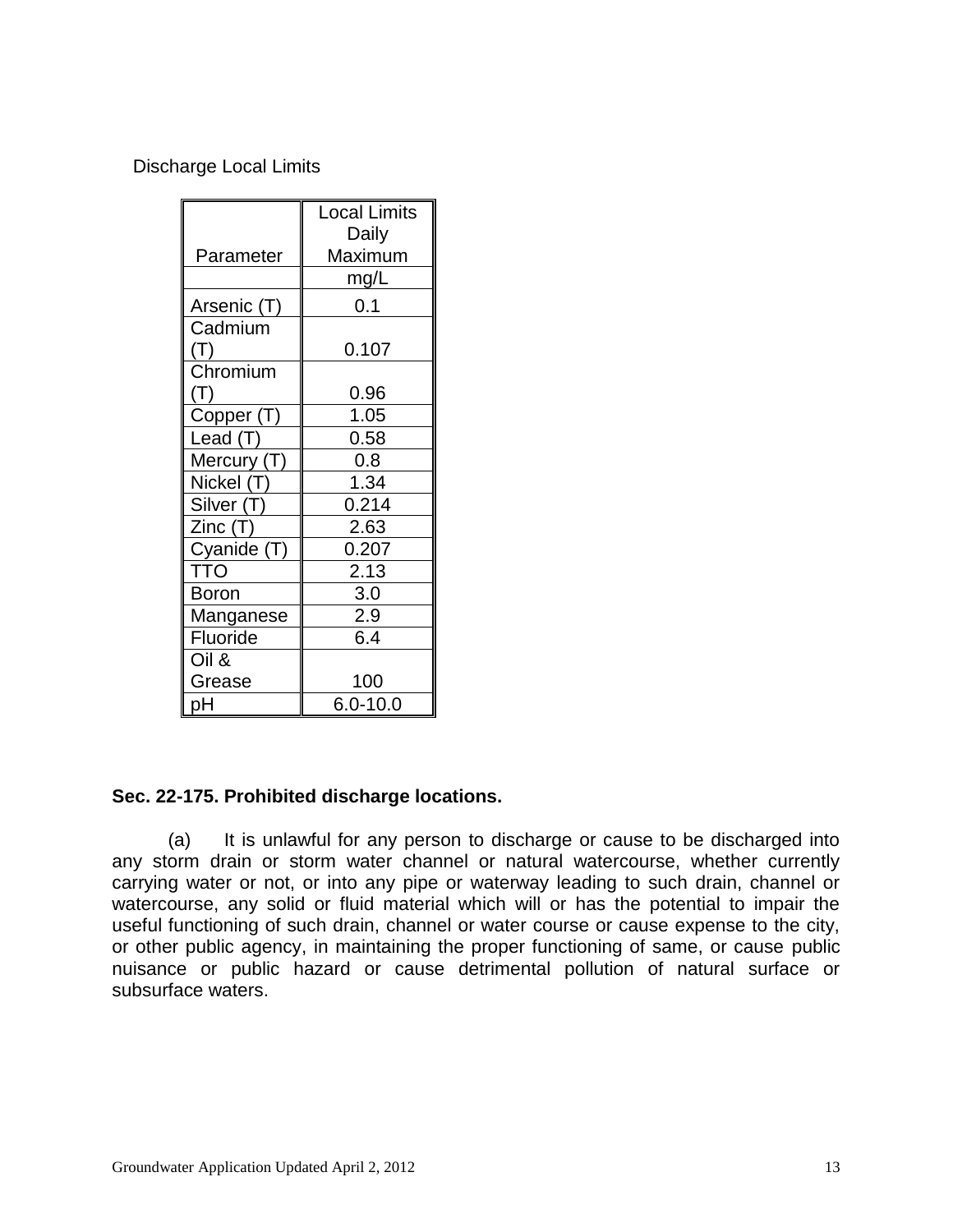(b) It is unlawful for any person to deposit or discharge into any sump which is not impermeable or into any pit or well, or onto the ground, or into any storm drain or watercourse any material which, by seeping underground or by being leached or by reacting with the soil, is detrimental to the usable underground waters and exceeds the range of the effects of ordinary nonindustrial land uses on underground waters into which such wastes seep, or which violate any requirements of the San Diego regional water quality control board.

#### **Sec. 22-176. [Permit requirement.](http://www.qcode.us/codes/escondido/view.php?topic=22-8-22_176&frames=on)**

Permits must be obtained by all nondomestic users whose wastewater contains or may contain pollutants not normally found or in concentrations in excess of those normally found in domestic wastewater. Those users requiring permits shall include, but not be limited to, the following categories:

- (a) Users whose wastewater contains or may contain any substance which would cause the wastewater to be considered a prohibited discharge under this article;
- (b) Any user that meets the criteria set forth in 40 CFR 403.3, is designated as a significant industrial user and is categorized as a Class I category in Sec. 22-172.
- (c) Any other users determined by the Director to require special regulation or source control;
- (d) Non-domestic discharges of wastewater to the sewer system is prohibited unless the discharger obtains a discharge permit or other authorization to discharge from the city;
- (e) Class I, Class IV, and Class V dischargers are required to obtain a sewer use permit from the City prior to initiating discharge;
- (f) The Director or designee is authorized to make the determination as to which discharge class the discharger will be assigned, and
- (g) The Director is authorized to require each discharger to submit a discharge permit application in accordance with section 22-177.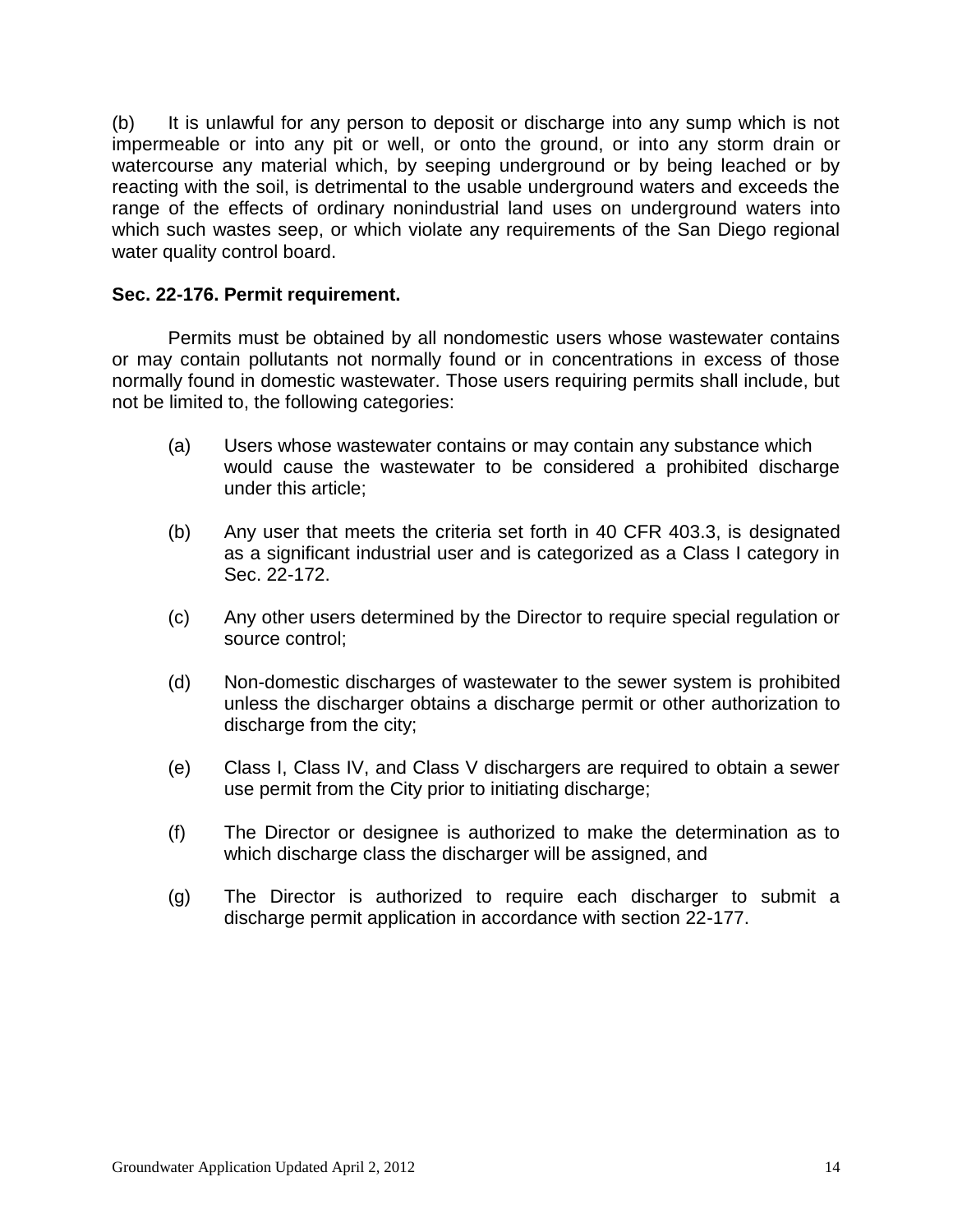## **[Sec. 22-177.](http://www.qcode.us/codes/escondido/view.php?topic=22-8-22_177&frames=on) Application.**

(a) Any users required to obtain an individual wastewater discharge permit who have a permit and have been discharging wastewater into the POTW prior to the effective date of this ordinance and who wish to continue such discharges in the future, shall, within 180 days before permit expired, apply to the industrial waste program division for an individual wastewater discharge permit. Proposed new users shall apply at least ninety (90) days prior to connecting to or contributing to the City's wastewater system. The application may require information including, but not limited to: estimated wastewater strength; estimated wastewater flow; average and peak wastewater discharge flow rates for each side sewer; locations of side sewers; sampling points and pretreatment facilities; description of activity; facilities and plant processes on the premises; including raw materials, processes and types of materials which are or could be discharged; SIC number; total product produced, by type; number and responsibilities of employees; and any other information the Director may deem necessary to evaluate the permit application.

- (c) Incomplete or inaccurate applications will not be processed and will be returned to the discharger for revision.
- (d) The Director or designee shall notify the discharger when the application is deemed to be complete.
- (e) The Director or designee will approve or deny the completed application within ninety (90) days of receipt.
- (f) Application signatories and certification. All wastewater permit applications and user reports must be signed by an authorized representative of the user and contain the following certification statement:

I certify under penalty of law that this document and all attachments were prepared under my direction or supervision in accordance with a system designed to assure that qualified personnel properly gather and evaluate the information submitted. Based on my inquiry of the person or persons who manage the system, or those persons directly responsible for gathering the information, the information submitted is, to the best of my knowledge and belief, true, accurate, and complete. I am aware that there are significant penalties for submitting false information, including the possibility of fine and imprisonment.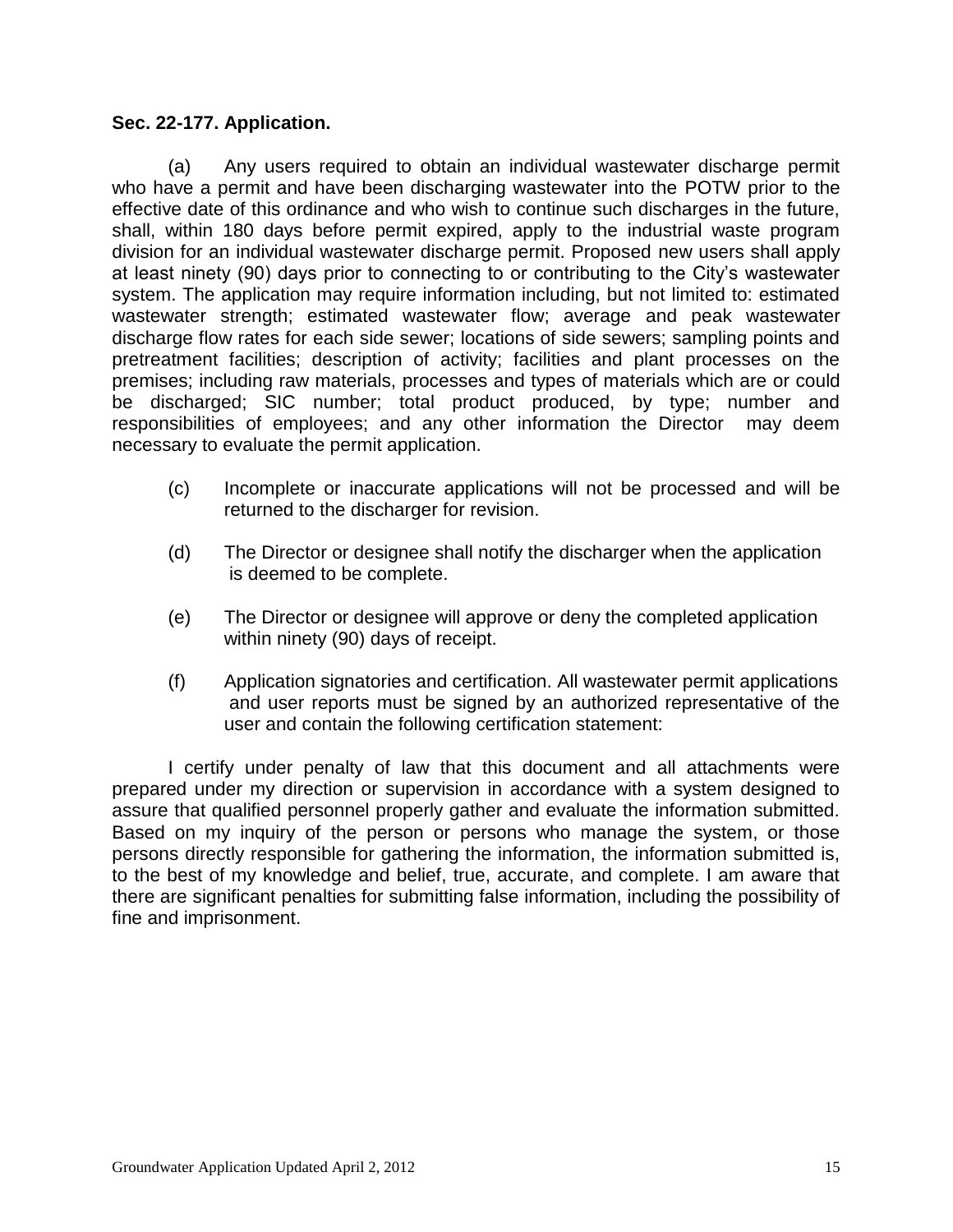## **Sec. 22-178. [Terms and conditions of permit.](http://www.qcode.us/codes/escondido/view.php?topic=22-8-22_178&frames=on)**

(a) Terms. All wastewater discharge permits shall be expressly subject to all provisions of this article. All permits shall contain the following terms:

(1) A group classification designation;

(2) Monitoring requirements;

(3) Requirements for reports of initial and continuing compliances;

(4) Requirements for pretreatment facilities; and

(5) A statement of all applicable civil and criminal penalties for violation of this article, and any applicable compliance schedule.

(b) Conditions. Wastewater discharge permits shall be expressly subject to all provisions of this article and all other applicable regulations established by the City. Permits may contain the following:

(1) A permit application fee;

(2) Limitations on wastewater strength for the flow in each side sewer, including average and maximum concentrations of the wastewater constituents and characteristics;

(3) Limits on average and maximum rate of discharge, restriction of discharge to certain hours of the day, or requirements for flow regulation and equalization;

(4) Requirements for the installation of flow measurement or other facilities;

(5) Requirements for installation and maintenance of inspection and sampling facilities, including City access to the facilities;

(6) Specifications for monitoring programs which may include sampling locations, method of sampling, those chemical constituents to be reported upon, frequency of sampling, number, types and standards for tests;

(7) Requirements for submission of technical reports or discharge reports, and authority for the Director or designee to copy all such reports kept at the premises of the user;

(8) Requirements for maintaining and retaining plant records relating to wastewater discharge as specified by the city, and affording access to the city for the purposes of inspection and copying; and/or

(9) Requirements for facilities to prevent accidental discharge or slug discharge of prohibited materials or other wastes regulated by this article.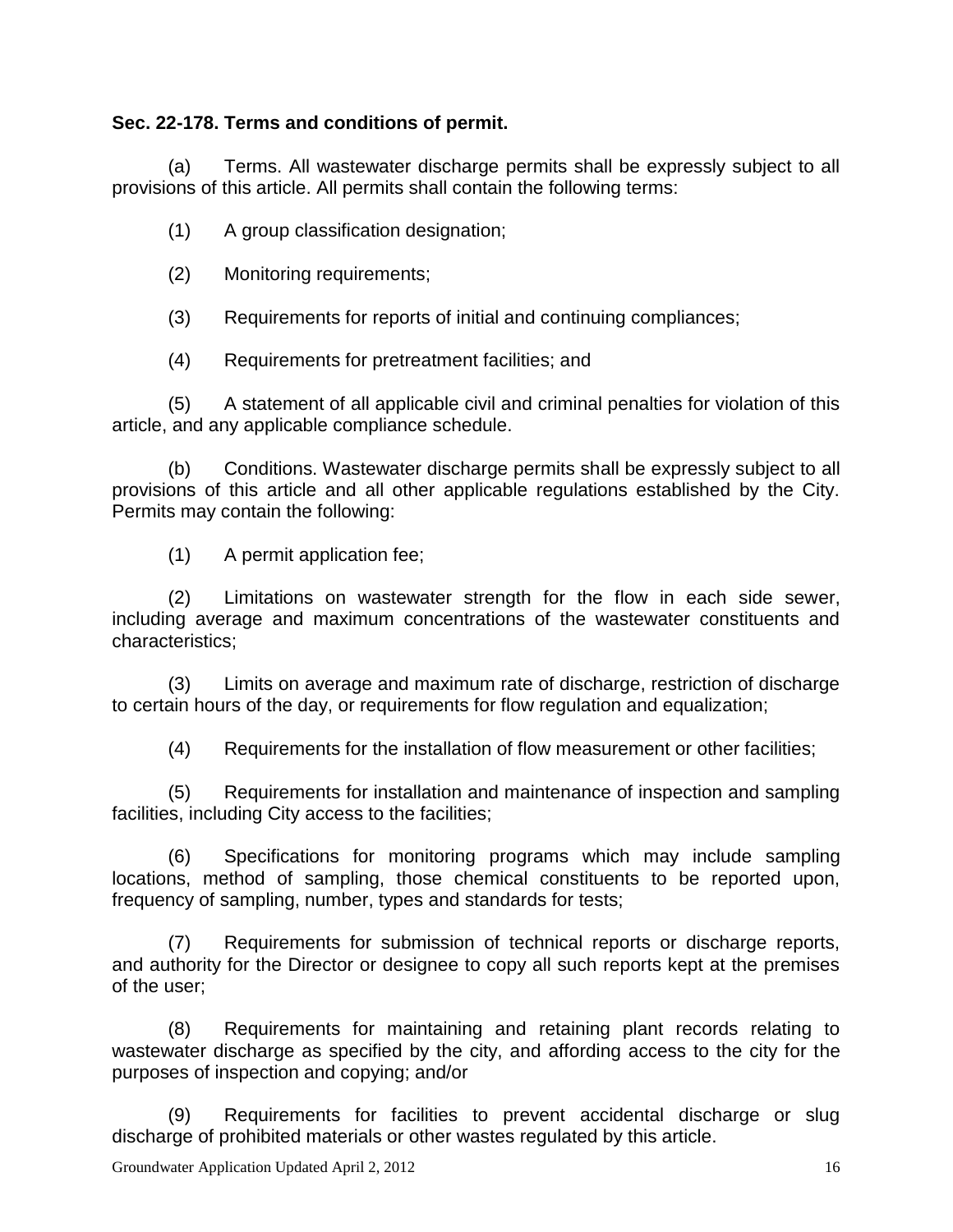#### **Sec. 22-179. [Permit duration.](http://www.qcode.us/codes/escondido/view.php?topic=22-8-22_179&frames=on)**

Permits shall be issued for a time period not to exceed five (5) years and shall be stated to expire on a specific date. The user shall apply for permit reissuance a minimum of one hundred and eighty (180) days prior to the expiration of the user's existing permit.

#### **Sec. 22-180. [Change of permit terms and conditions.](http://www.qcode.us/codes/escondido/view.php?topic=22-8-22_180&frames=on)**

(a) The City may change the terms and conditions of a wastewater discharge permit, including changing the average limits on the elements of wastewater strength, from time to time as circumstances may require. The City shall allow a user reasonable time to comply with any City required changes in the permit.

(b) Any user desiring to make alterations of connections to the wastewater collection system, or desiring to modify its industrial plant, process or wastewater treatment facilities in a manner which would increase or decrease the flow rate or alter the quality of the wastewater discharge described in its wastewater discharge permit shall first apply for an amended permit and obtain a revised wastewater discharge permit approved by the Director or designee prior to the commencement of any construction of new facilities or operation of modified facilities. The Director or designee shall treat this in the same manner as an original application under section 22-178 of this article.

(c) Upon promulgation of a national categorical pretreatment standard, the Director shall notify by registered letter all users who may be subject to such standard, including the applicable reporting requirements under 40 CFR Section 403.12. Within one hundred eighty (180) days after the promulgation of a national categorical pretreatment standard, all applicable users shall make an application to the Director or designee for a wastewater discharge permit. Likewise, applicable users with an existing wastewater discharge permit shall make application to the Director or designee for a revised permit within one hundred eighty (180) days after the promulgation of such standard. The City shall respond by issuing new or revised wastewater discharge permits to the applicants. The new or revised permit shall be issued within three (3) months of the promulgation of the National Categorical Pretreatment Standard, and shall require compliance with such standard within the time frame prescribed by the standard.

## **Sec. 22-181. [Transfer of permit prohibited.](http://www.qcode.us/codes/escondido/view.php?topic=22-8-22_181&frames=on)**

Wastewater discharge permits are issued to a specific user for a specific operation. A wastewater discharge permit shall not be reassigned or transferred or sold to a new owner, new user, different premises or a new or changed operation unless approved by the Director.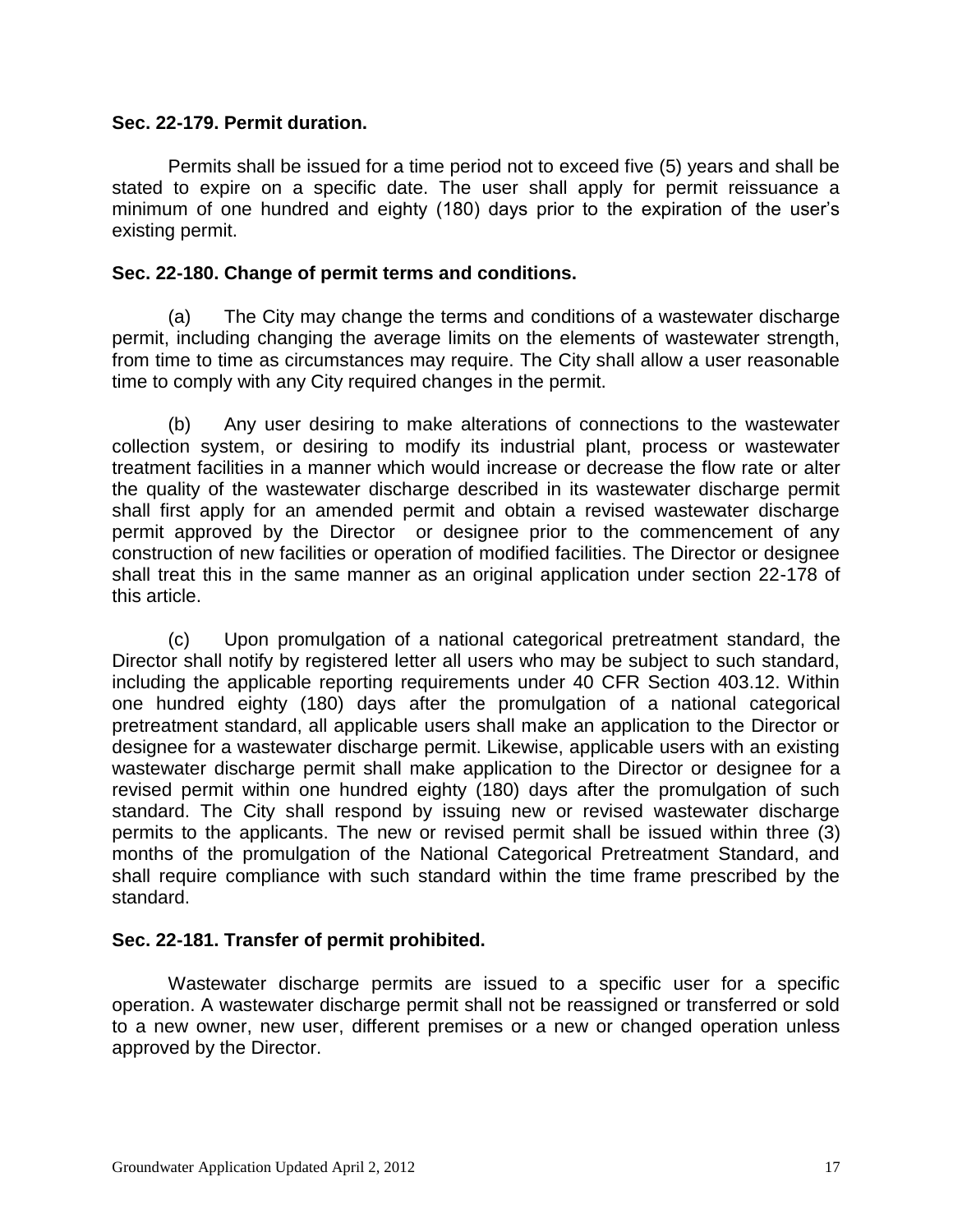#### **Sec. 22-182. [Revocation of permit.](http://www.qcode.us/codes/escondido/view.php?topic=22-8-22_182&frames=on)**

- (a) Any user, who violates the following conditions of its permit or of this article, or of applicable state and federal regulations, is subject to having its permit revoked by the Director or designee upon a minimum notice of three (3) days.
- (b) Violations subjecting a user to possible revocation of its permit include, but are not limited to, the following:
	- (1) Failure of a user to accurately report the wastewater constituents and characteristics of its discharge;
	- (2) Failure of the user to report significant changes in operations or wastewater constituents and characteristics;
	- (3) Refusal of reasonable access to the user's premises for the purpose of inspection or monitoring; or
	- (4) Violation of conditions of the permit.

## **Sec. 22-183. [Unusual conditions, special agreements and waivers.](http://www.qcode.us/codes/escondido/view.php?topic=22-8-22_183&frames=on)**

- (a) No statement contained in this article prevents any special agreement or arrangement between the City and any industrial concern whereby a nonresidential waste of unusual strength or character may be accepted by the city for treatment.
- (b) If any discharge contains or may contain constituents which cause it to fail to conform to any of the requirements set forth in section 22-175, but the Director finds that:
- (1) The discharge will not cause harm to the wastewater system nor unreasonably or inequitably burden the operations of the system; and
- (2) When considered together with similar excesses in discharges of other limited herein will not materially affect the ability of the City to meet the requirements of the regional water quality control board on the City's wastewater treatment plant effluent (NPDES permit), the Director shall grant approval for discharge to the sewer with waiver or modifications of the requirements which would not be met, and so indicate on the user's permit.
- (c) The Director shall not grant a waiver of any requirement set forth by federal or state regulation.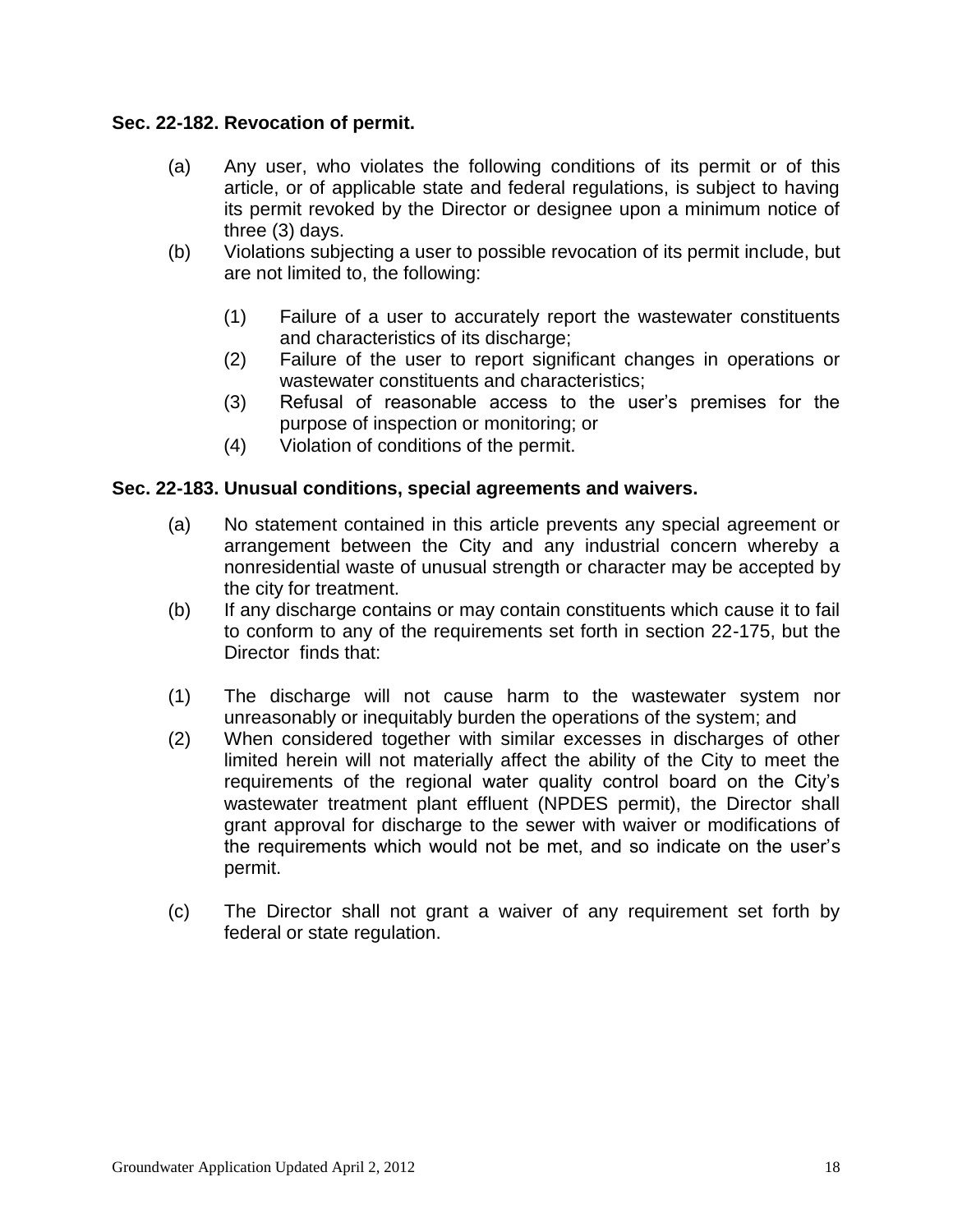## **Sec. 22-184. [Administrative authority.](http://www.qcode.us/codes/escondido/view.php?topic=22-8-22_184&frames=on)**

(a) The Director is charged with responsibility for the City's wastewater control program, the administration and enforcement of the provisions of this article, and the City of Escondido municipal industrial waste program enforcement response procedures.

(b) To effectively administer and enforce the provisions of these regulations, the Director or designee may require any discharger to comply with any or all of the requirements of this Chapter.

## **Sec. 22-185. [Pretreatment.](http://www.qcode.us/codes/escondido/view.php?topic=22-8-22_185&frames=on)**

- (a) Pretreatment requirements for food service establishments, automotive service establishments, and other commercial/industrial establishments.
	- (1) Each establishment shall have their own separate FOG removal equipment.
	- (2) Any tenant improvement, addition of fixtures or remodel of an existing facility shall require install or upgrade of F.O.G. removal equipment. F.O.G. removal equipment sizing will be determined by the most recently adopted version of the Uniform Plumbing Code by the Building Standards Commission, as well as any other requirements mandated by the pretreatment department. Any equipment added must be approved by the pretreatment department prior to the installation of F.O.G. removal equipment. Any establishment that uses oil shall have a grease recycling container with a locking lid supplied and serviced by a certified waste hauler. Hauling and disposal manifests shall be kept on-site and readily available for inspection at all times. Falsified maintenance records shall result in an administrative citation and any other enforcement action.
	- (3) Interceptors, grease traps, clarifiers and sand/oil separators shall be provided when, in the expert view of the Director or designee, they are necessary for the proper handling of liquid wastes containing grease in excessive amounts, or regulated wastes, sand and other harmful or potentially harmful materials; except that such interceptors shall not be required for private living quarters or dwelling units. All interceptors shall be of a type and capacity as required by the most recently approved Uniform Plumbing Code (UPC) and approved by the Director or designee and located so as to be readily and easily accessible for cleaning and inspection. The requirement for installation of an interceptor, grease trap, clarifier or sand oil separator shall be indicated in the user's wastewater discharge permit. Interceptors, grease traps, clarifiers and sand oil separators shall be constructed of impervious materials capable of withstanding abrupt and extreme changes in temperature. They shall be of substantial construction, watertight, and equipped with easily removable covers which when bolted in place shall be gastight and watertight. All interceptors, grease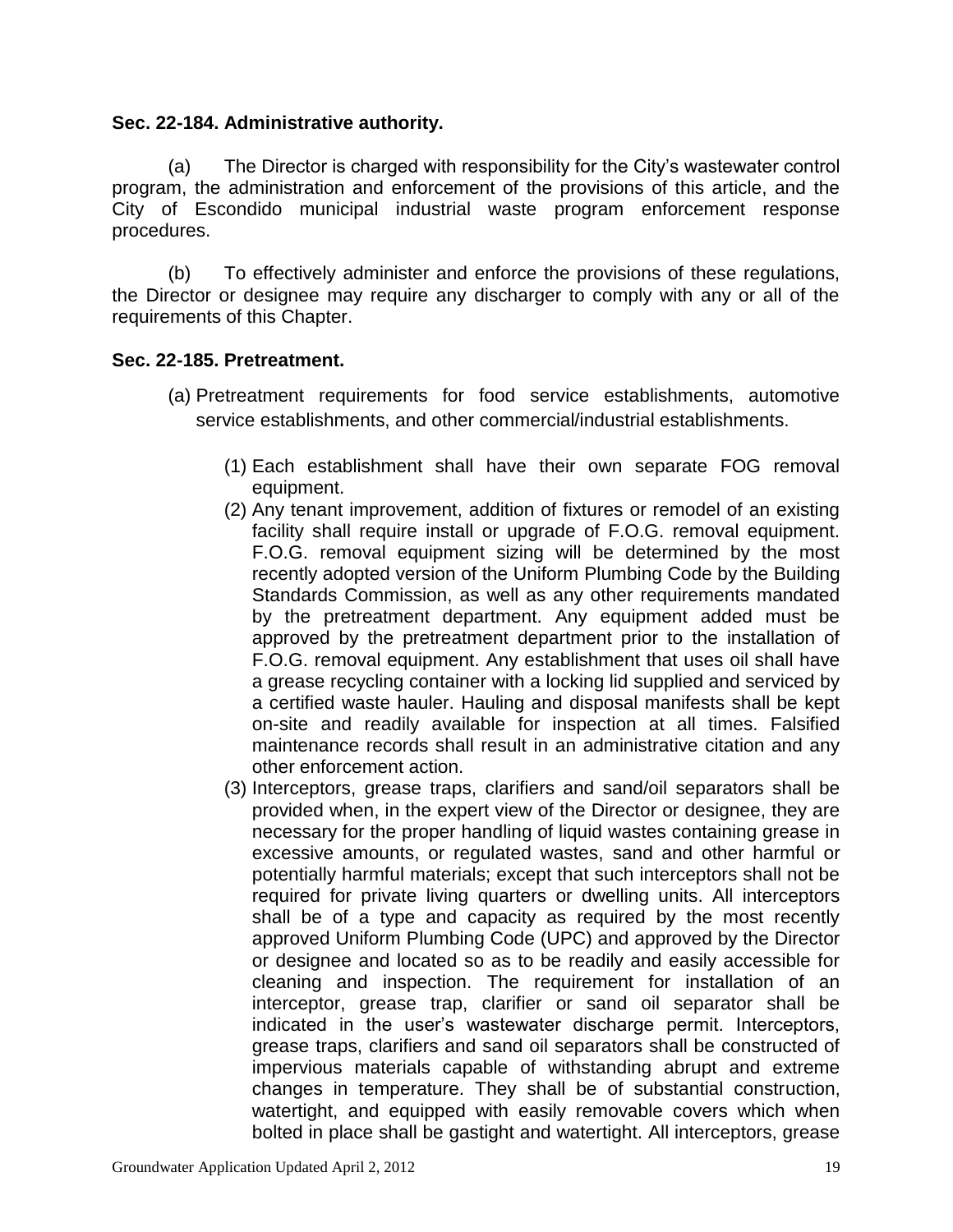traps, clarifiers and sand oil separators deemed necessary shall be installed and maintained at the owner's expense. Interceptors, grease traps, clarifiers and sand oil separators shall be in efficient operation at all times. Maintenance records must be current, kept onsite and available for inspection. Each individual discharger shall retain their own maintenance records for pretreatment equipment, even when there is existing communal pretreatment equipment onsite.

- (4) Any maintenance service establishment that generates automotive waste shall have a proper California Hazardous Waste Permanent ID number provided by the Department of Toxic Substances Control. All generated waste shall be disposed of properly through a licensed hauler for the automotive wastes generated onsite including, but not limited to, motor oil, oil filter, antifreeze, transmission fluid, and paint waste wet and dry. Hauling manifests shall be kept onsite and available for inspection at all times. Falsified maintenance records shall result in an administrative citation and any other enforcement action.
- (b) Mercury Reduction Program.

The City may require onsite silver recovery and/or mercury pretreatment at photographic, medical, dental facilities or the like, in order to insure compliance with the City's local limits for silver and mercury. The City will regulate these industries under Class II permits.

## **Sec. 22-186. [Protection from accidental/slug discharge.](http://www.qcode.us/codes/escondido/view.php?topic=22-8-22_186&frames=on)**

(a) The City shall evaluate whether each significant industrial user needs an accidental discharge/slug discharge control plan or other action to control slug discharges. The City may require any user to develop, submit for approval, and implement such a plan or take such other action that may be necessary to control slug discharges.

(b) Each nonresidential user shall provide protection from accidental discharge of prohibited materials or other wastes regulated by this article. Facilities to prevent accidental discharge of such materials shall be provided and maintained at the user's expense. Detailed plans showing facilities and operation procedures to provide this protection shall be submitted to the Director or designee for review, and shall be approved by the Director or designee before construction of the facility. Review and approval of such plans and operating procedures shall not relieve the industrial user from the responsibility to modify its facility as necessary to meet the requirements of this article.

(c) Each user required to provide facilities for protection from accidental discharge shall be identified in the user's wastewater discharge permit. Permit provisions shall describe the extent of facilities required and shall outline a compliance schedule.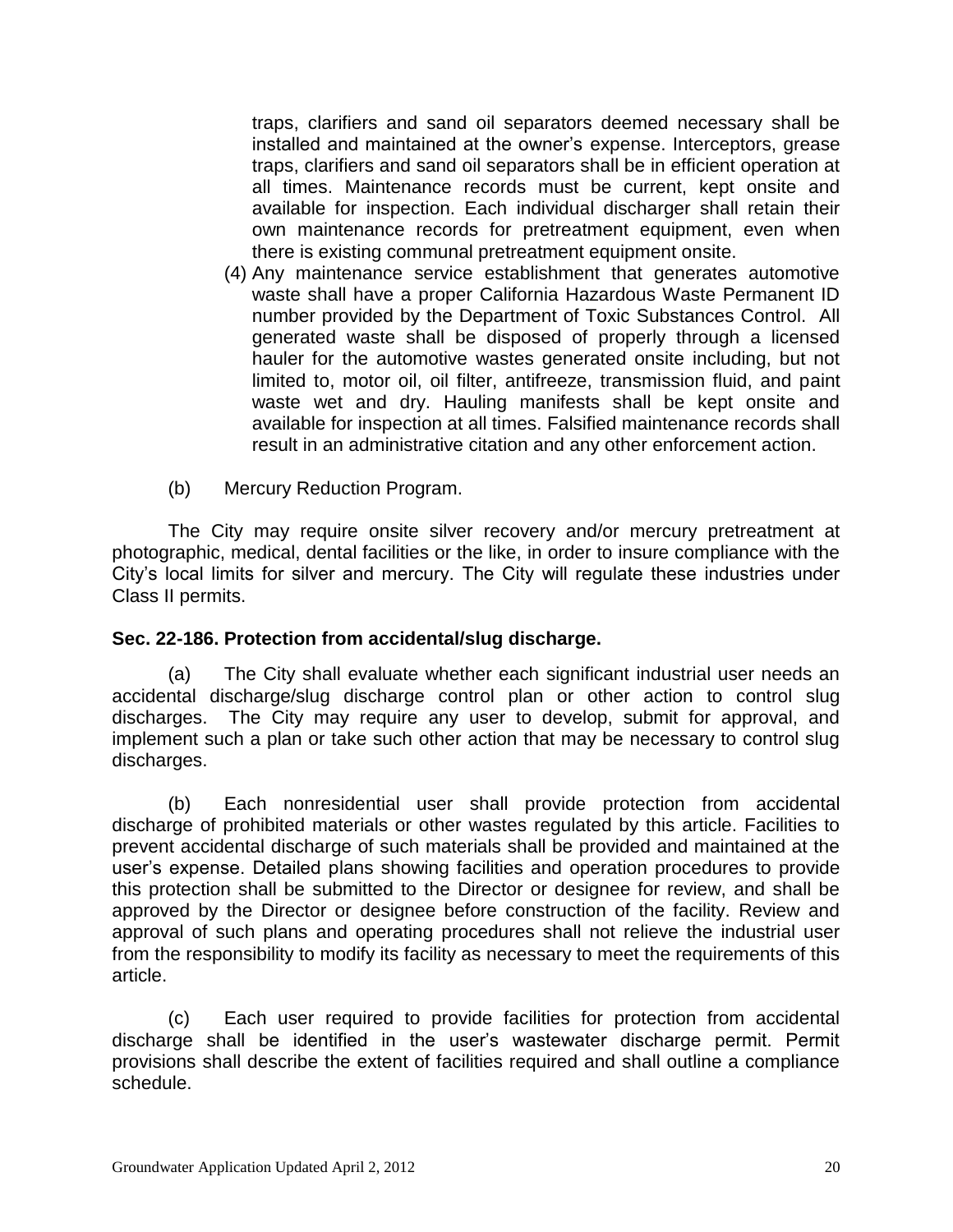(d) If, for any reason, a facility does not comply with or is unable to comply with the protection from accidental discharge limitations of this article, the facility responsible for such discharge shall immediately notify the POTW or appropriate response authority so that corrective action may be taken to protect the treatment system.

(e) In the event of any accidental discharge, a written report addressed to the Director or designee detailing the date, time and cause of the accidental discharge, the quantity and characteristics of the discharge and corrective action taken to prevent future discharges, shall be filed by the responsible nonresidential facility within five (5) days of the occurrence of the noncomplying discharge.

(f) At least once every two (2) years, the Director or designee shall evaluate whether each significant industrial user needs an accidental discharge/sludge control plan. The Director or designee may require any user to develop, submit for approval, and implement such a plan. Alternatively, the director or designee may develop such a plan for any user. An accidental discharge/slug control plan shall address, at a minimum, the following:

(1) Description of discharge practices, including non-routine batch discharges;

(2) Description of stored chemicals;

(3) Procedures for immediately notifying the Director of any accidental or slug discharge, as required by this section; and

(4) Procedures to prevent adverse impact from any accidental or slug discharge. Such procedures include, but are not limited to, inspection and maintenance of storage areas, handling and transfer of materials, loading and unloading operations, control of plant site runoff, worker training, building of containment structures or equipment, measures for containing toxic organic pollutants, including solvents, and/or measures and equipment for emergency response.

(g) Significant industrial users are required to notify the POTW immediately of any changes at its facility affecting the potential for a slug discharge.

# **Sec. 22-187. [Discharge reports.](http://www.qcode.us/codes/escondido/view.php?topic=22-8-22_187&frames=on)**

The Director or designee may require discharge reports including, but not limited to questionnaires, technical reports, sampling reports, and test analyses, and periodic reports of wastewater discharge. Reporting requirements shall be as specified in the user's wastewater discharge permit.

When a report filed by a user pursuant to this section is not adequate in the judgment of the Director, such user may be required to supply additional information as deemed necessary.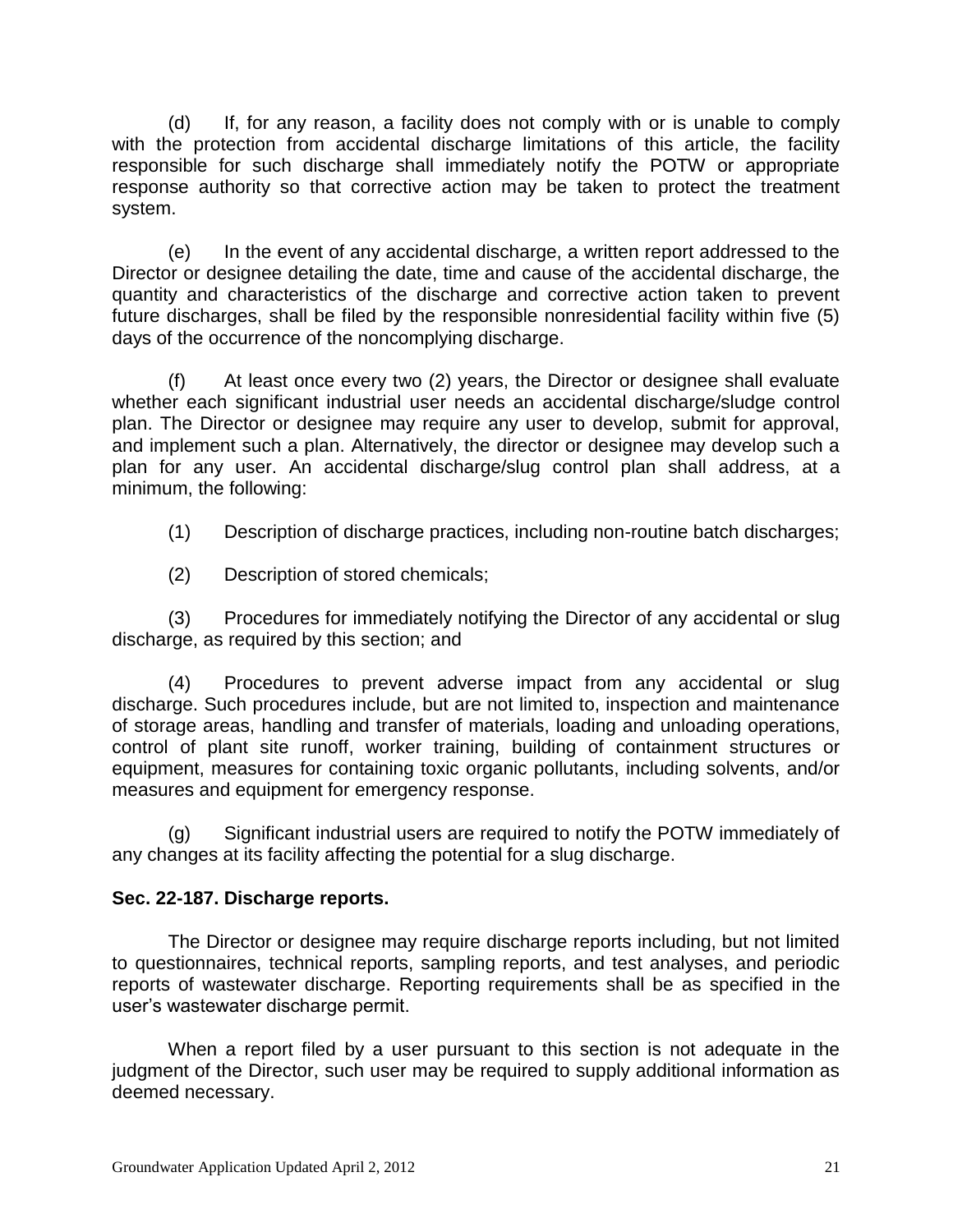The discharge report may include, but shall not be limited to, the nature of the process, volume and rates of wastewater flow, a lab analysis of wastewater samples, elements, constituents and characteristics of the wastewater, together with any information required in an application for wastewater discharge permit.

All costs associated with preparation of discharge reports, including the costs of wastewater analysis, shall be the responsibility of the user.

Those users subject to national categorical pretreatment standards shall comply with all reporting requirements in accordance with the general pretreatment regulations for existing and new sources of pollution (Title 40 CFR Part 403). All reports specifically set forth in 40 CFR Part 403 shall be required pursuant to this article. These include, but are not limited to:

(a) Baseline Monitoring Reports.

(1) Within either one hundred eighty (180) days after the effective date of a categorical pretreatment standard, or the final administrative decision on a category determination under 40 CFR 403.6(a)(4), whichever is later, existing categorical users currently discharging to or scheduled to discharge to the POTW shall submit to the Director or designee a report which contains the information listed in paragraph (2) below. At least ninety (90) days prior to commencement of their discharge, new sources, and sources that become categorical users subsequent to the promulgation of an applicable categorical standard, shall submit to the Director or designee a report which contains the information listed in paragraph (2), below. A new source shall report the method of pretreatment it intends to use to meet applicable categorical standards. A new source also shall give estimates of its anticipated flow and quantity of pollutants to be discharged.

(2) Users described above shall submit the information set forth below.

(A) Identifying Information. The name and address of the facility, including the name of the operator and owner;

(B) Environmental Permits. A list of any environmental control permits held by or for the facility;

(C) Description of Operations. A brief description of the nature, average rate of production, and standard industrial classifications of the operation(s) carried out by such user. This description should include a schematic process diagram which indicates points of discharge to the POTW from the regulated processes;

(D) Flow Measurement. Information showing the measured average daily and maximum daily flow, in gallons per day, to the POTW from regulated process streams and other streams, as necessary, to allow use of the combined waste stream formula set out in 40 CFR 403.6(e);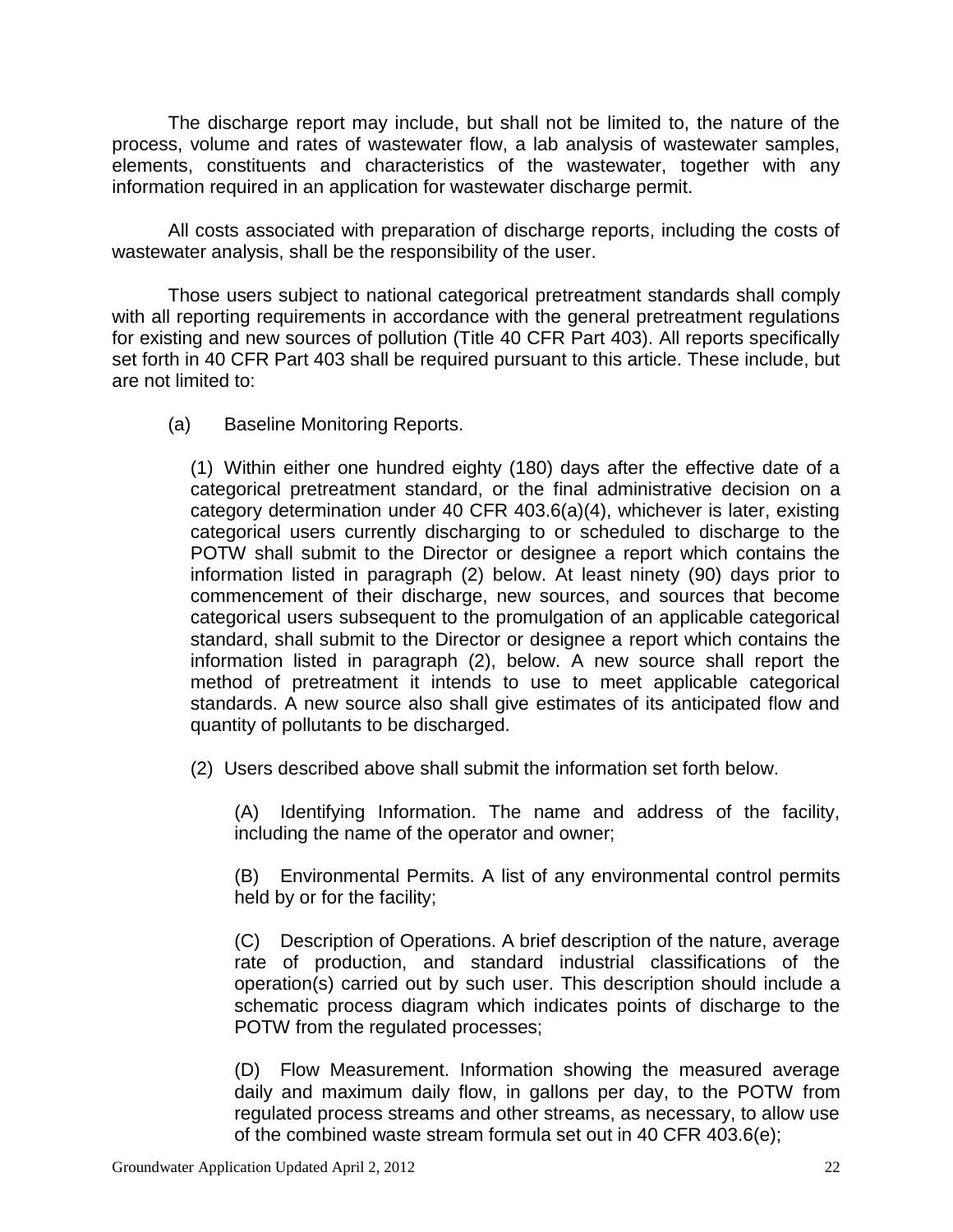(E) Measurement of Pollutants.

(i) The categorical pretreatment standards applicable to each regulated process,

(ii) The results of sampling and analysis identifying the nature and concentration, and/or mass, where required by the standard or by the Director or designee, of regulated pollutants in the discharge from each regulated process. Instantaneous, daily maximum, and long-term average concentrations, or mass, where required, shall be reported. The sample shall be representative of daily operations and shall be analyzed in accordance with procedures set out in Section 22-190 (b),

(F) Certification. A statement, reviewed by the user's authorized representative and certified by a qualified professional, indicating whether pretreatment standards are being met on a consistent basis, and, if not, whether additional operation and maintenance (O&M) and/or additional pretreatment is required to meet the pretreatment standards and requirements;

(G) Compliance Schedule. If additional pretreatment and/or O&M will be required to meet the pretreatment standards, the shortest schedule by which the user will provide such additional pretreatment and/or O&M. The completion date in this schedule shall not be later than the compliance date established for the applicable pretreatment standard. A compliance schedule pursuant to this section must meet the requirements set out in subsection (b) of this section;

(H) Signature and Certification. All baseline monitoring reports must be signed and certified in accordance with section 22-177(e) of this article.

(b) Compliance Schedule Progress Reports. The following conditions shall apply to the compliance schedule required by subsection (a)(2)(G) of this section:

(1) The schedule shall contain progress increments in the form of dates for the commencement and completion of major events leading to the construction and operation of additional pretreatment required for the user to meet the applicable pretreatment standards (such events include, but are not limited to, hiring an engineer, completing preliminary and final plans, executing contracts for major components, commencing and completing construction, and beginning and conducting routine operation);

(2) No increment referred to above shall exceed nine (9) months;

(3) The user shall submit a progress report to the Director or designee no later than fourteen (14) days following each date in the schedule and the final date of compliance including, as a minimum, whether or not it complied with the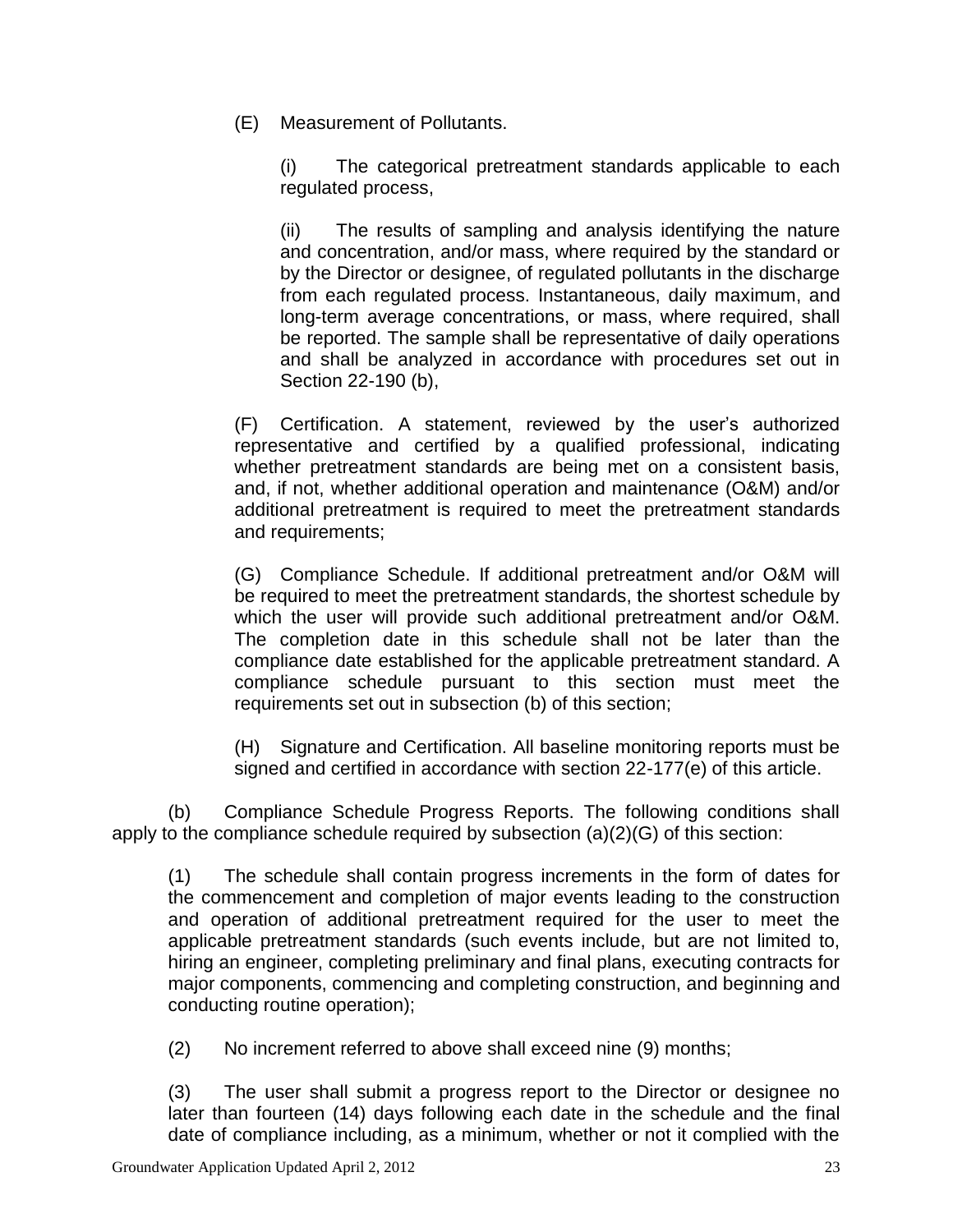increment of progress, the reason for any delay, and, if appropriate, the steps being taken by the user to return to the established schedule; and

(4) In no event shall more than nine (9) months elapse between such progress reports to the Director or designee.

(c) Reports on Compliance with Categorical Pretreatment Standard Deadline.

Within ninety (90) days following the date for final compliance with applicable categorical pretreatment standards, or in the case of a new source following commencement of the introduction of wastewater into the POTW, any user subject to pretreatment standards and requirements shall submit to the Director or designee a report containing the information described in subsections (a)(2)(D)—(F) of this section. For users subject to equivalent mass or concentration limits established in accordance with the procedures in 40 CFR 403.6(c), this report shall contain a reasonable measure of the user's long-term production rate. For all other users subject to categorical pretreatment standards expressed in terms of allowable pollutant discharge per unit of production (or other measure of operation), this report shall include the user's actual production during the appropriate sampling period. All compliance reports must be signed and certified in accordance with Section 22-177(e) of this article.

(d) Periodic Compliance Reports.

(1) All significant industrial users shall, at a frequency determined by the Director- or designee, but in no case less than two (2) times per year (in June and December, unless otherwise stated), submit a report indicating the nature and concentration of pollutants in the discharge which are limited by pretreatment standards and the measured or estimated average and maximum daily flows for the reporting period. All periodic compliance reports must be signed and certified in accordance with section 22-177(e) of this article.

(2) All wastewater samples must be representative of the user's discharge. Wastewater monitoring and flow measurement facilities shall be properly operated, kept clean, and maintained in good working order at all times. The failure of a user to keep its monitoring facility in good working order shall not be grounds for the user to claim that sample results are unrepresentative of its discharge.

(3) If a user subject to the reporting requirement in this section monitors any pollutant more frequently than required by the Director or designee, using the procedures prescribed in subsection (j) of this section, the results of this monitoring shall be included in the report.

(e) Reports of Changed Conditions. Each user must notify the Director or designee of any planned significant changes to the user's operations or system which might alter the nature, quality or volume of its wastewater at least ninety (90) days before the change.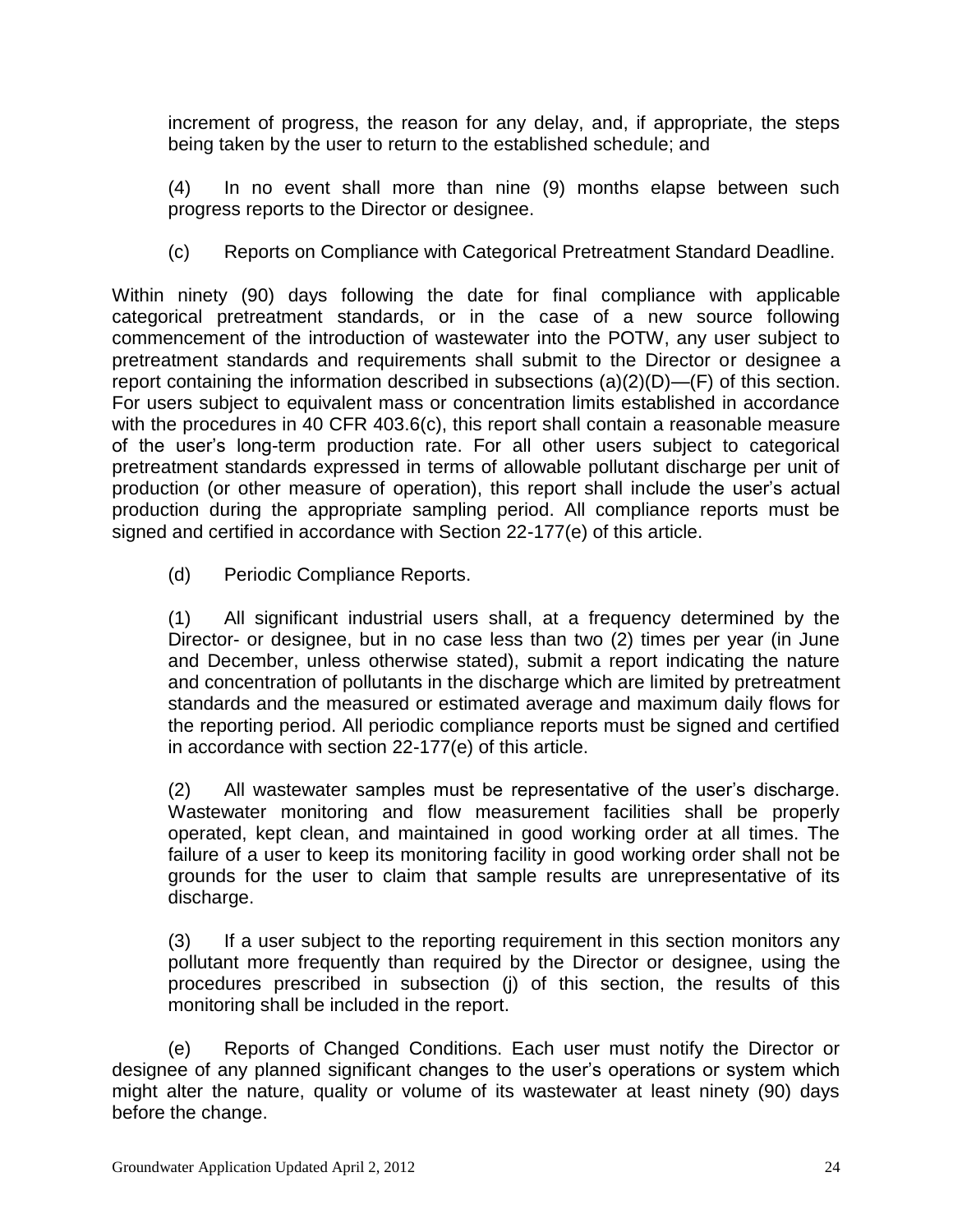(1) The Director or designee may require the user to submit such information as may be deemed necessary to evaluate the changed condition, including the submission of a wastewater discharge permit application under section 22-177 of this article.

(2) The Director or designee may issue a wastewater discharge permit under section 22-176 of this article or modify an existing wastewater discharge permit under section 22-180 in response to changed conditions or anticipated changed conditions.

(3) For purposes of this requirement, significant changes include, but are not limited to, flow increases of twenty (20) percent or greater, and the discharge of any previously reported pollutants.

(f) Reports of Potential Problems.

(1) In the case of any discharge, including, but not limited to, accidental discharges, discharges of a nonroutine, episodic nature, a noncustomary batch discharge, or a slug load, that may cause potential problems for the POTW, the user shall immediately telephone and notify the Director or designee of the incident. This notification shall include the callers name, phone number, location of the discharge, type of waste, concentration and volume, if known, and corrective actions taken by the user.

(2) Within five (5) days following such discharge, the user shall, unless waived by the Director or designee, submit a detailed written report describing the cause(s) of the discharge and the measures to be taken by the user to prevent similar future occurrences. Such notification shall not relieve the user of any expense, loss, damage or other liability which may be incurred as a result of damage to the POTW, natural resources, or any other damage to person or property; nor shall such notification relieve the user of any fines, penalties or other liability which may be imposed pursuant to this article.

(3) A notice shall be permanently posted on the user's bulletin board or other prominent place advising employees whom to call in the event of a discharge described in paragraph (f)(1) above. Employers shall ensure that all employees, who may cause such a discharge to occur, are advised of the emergency notification procedure.

(4) Significant industrial users are required to notify the City immediately of any change at its facility affecting the potential for a slug discharge.

(g) Reserved.

(h) Reports from Unpermitted Users. All users not required to obtain a wastewater discharge permit shall provide appropriate reports, including manifests or any other requested information, to the Director or designee as the Director may require.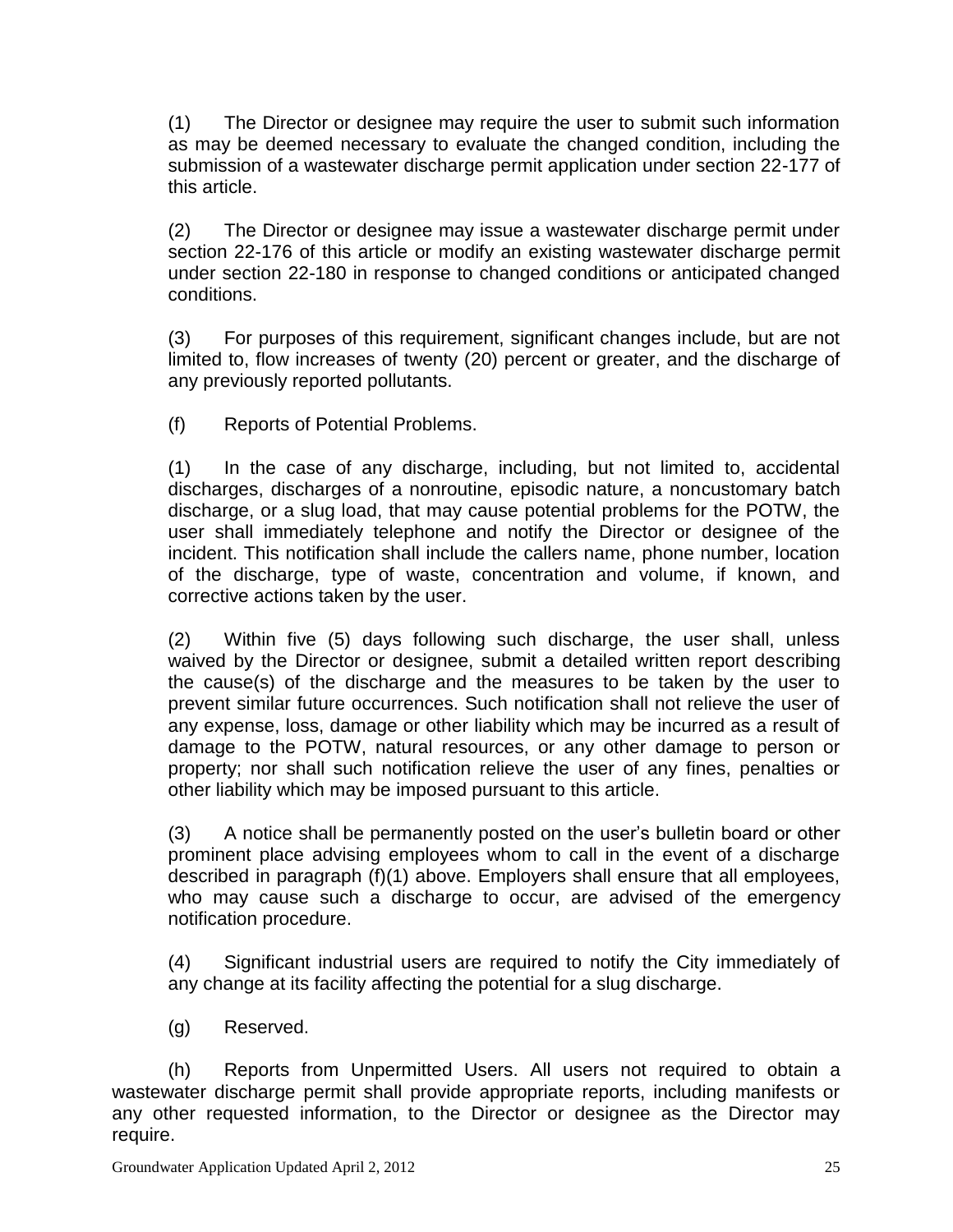(i) Notice of Violation/Repeat Sampling and Reporting. If sampling performed by a user indicates a violation, the user must notify the Director or designee within twenty-four (24) hours of becoming aware of the violation. The user shall also repeat the sampling and analysis and submit the results of the repeat analysis to the Director within thirty (30) days after becoming aware of the violation.

(j) Analytical Requirements. All pollutant analyses, including sampling techniques, to be submitted as part of a wastewater discharge permit application or report shall be performed in accordance with the techniques prescribed in 40 CFR Part 136, unless otherwise specified in an applicable categorical pretreatment standard. If 40 CFR Part 136 does not contain sampling or analytical techniques for the pollutant in question, sampling and analyses must be performed in accordance with procedures approved by EPA. Non-detectable results may be used only as demonstration that the pollutant is not present if EPA approved method from 40 CFR Part 136 with the lowest minimum detection level for the pollutant was used in the analysis.

(1) The reports required in paragraphs (a), (c), and (d) of this section must be based upon data obtained through sampling and analysis performed during the period covered by the report, which data are representative of conditions occurring during the reporting period. The POTW shall require that frequency of monitoring necessary to assess and assure compliance by industrial users with applicable pretreatment standards and requirements. Grab samples must be used for pH, cyanide, total phenols, oil and grease, sulfide, and volatile organic compounds. For all other pollutants, 24-hour composite samples must be obtained through flow-proportional composite sampling techniques, unless time-proportional composite sampling or grab sampling is authorized by the POTW. Where time-proportional composite sampling or grab sampling is authorized by the POTW, the samples must be representative of the discharge and the decision to allow the alternative sampling must be documented in the industrial user file for that facility or facilities. Using protocols (including appropriate preservation) specified in 40 CFR part 136 and appropriate EPA guidance, multiple grab samples collected during a 24-hour period may be composited prior to the analysis as follows: For cyanide, total phenols, and sulfides the samples may be composited in the laboratory or in the field; for volatile organics and oil & grease the samples may be composited in the laboratory. Composite samples for other parameters unaffected by the compositing procedures as documented in approved EPA methodologies may be authorized by the POTW, as appropriate.

(2) Dischargers are exempt from the requirements of paragraph (p)(1) of this section during a calendar month in which they discharge no more than fifteen kilograms of hazardous wastes, unless the wastes are acute hazardous wastes as specified in 40 CFR 261.30(d) and 261.33 (e). Discharge of more than fifteen kilograms on non-acute hazardous wastes in a calendar month, or of any quantity of acute hazardous wastes as specified in 40 CFR 261.30(d) and 261.33(e), requires a one-time notification.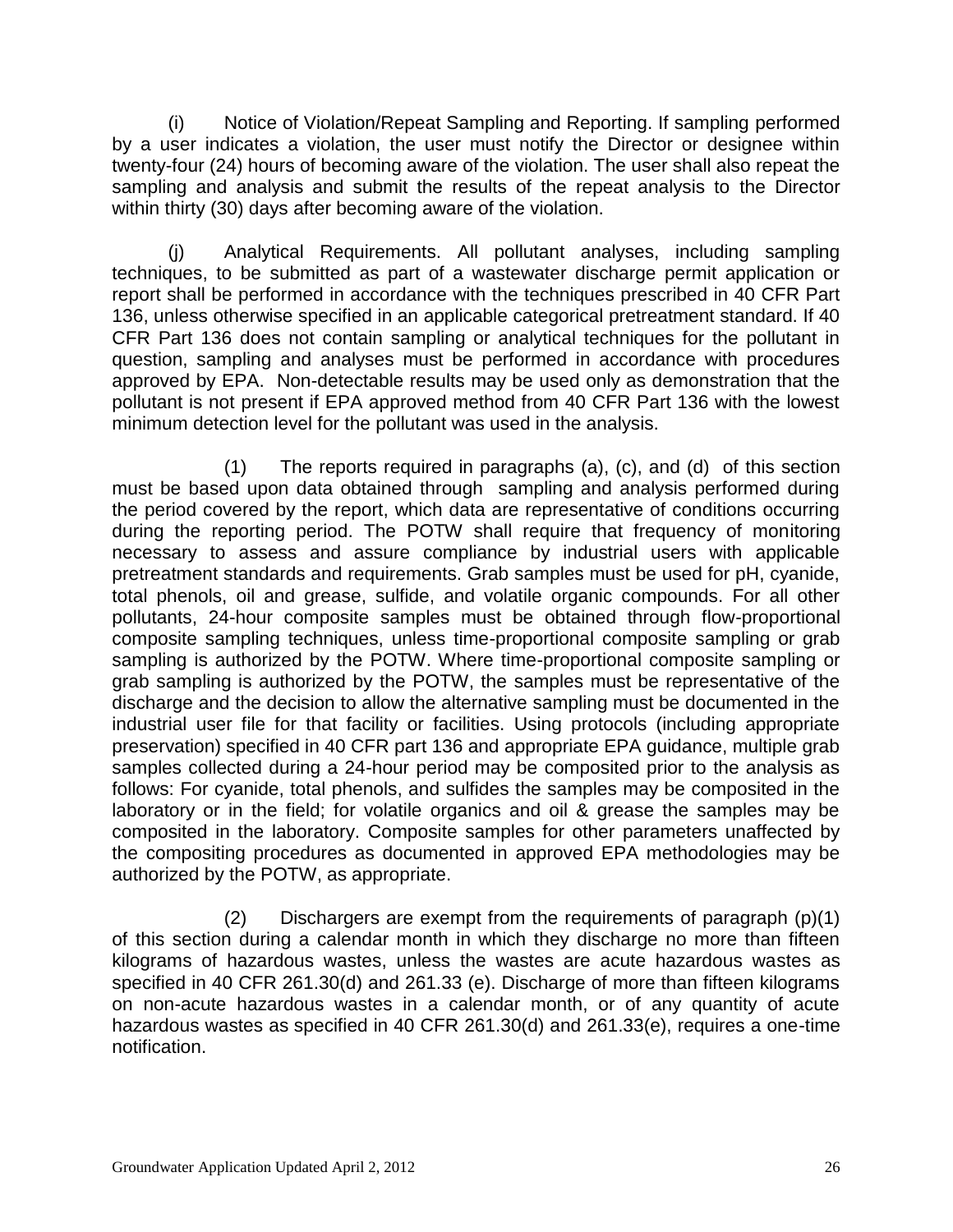Subsequent months during which the industrial user discharges more than such quantities of any hazardous waste do not require additional notification.

(3) In the case of any new regulations under section 3001 of RCRA identifying additional characteristics of hazardous waste or listing any additional substance as hazardous waste, the industrial user must notify the POTW, the EPA Regional Waste Management Waste Division Director, and State hazardous waste authorities of the discharge of such substance within 90 days of the effective date of such regulations.

(4) In the case of any notification made under Section 22-194, the industrial user shall certify that it has a program in place to reduce the volume and toxicity of hazardous wastes generated to the degree it has determined to be economically practical.

(k) Sample Collection.

(1) Except as indicated by paragraph (k)(2) below, the user must collect wastewater samples using flow proportional composite collection techniques. In the event flow proportional sampling is infeasible, the Director may authorize the use of time proportional sampling or a minimum of four (4) grab samples where the user demonstrates that this will provide a representative sample of the effluent being discharged. In addition, grab samples may be required to show compliance with instantaneous discharge limits.

(2) Samples for oil and grease, temperature, pH, cyanide, phenols, sulfides, and volatile organic compounds must be obtained using grab collection techniques.

(3) For sampling required in support of baseline monitoring and ninety (90) day compliance reports; a minimum of four (4) individual grab samples must be used for pH, cyanide, total phenols, oil and grease, sulfide and volatile organic compounds for facilities for which historical sampling data does not exist. For facilities for which historical sampling data are available, the City may authorize a lower minimum. For the reports required by 40CFR 403.12(e) and 403.12(h), the industrial user is required to collect the number of grab samples necessary to assess and assure compliance by with applicable pretreatment standards and requirements.

(l) Date of Receipt of Reports. Written reports will be deemed to have been submitted on the date postmarked. For reports which are not mailed, postage prepaid, into a mail facility serviced by the United States Postal Service, the date of receipt of the report shall govern.

(m) Record Keeping. Users subject to the reporting requirements of this article shall retain, and make available for inspection and copying, all records of information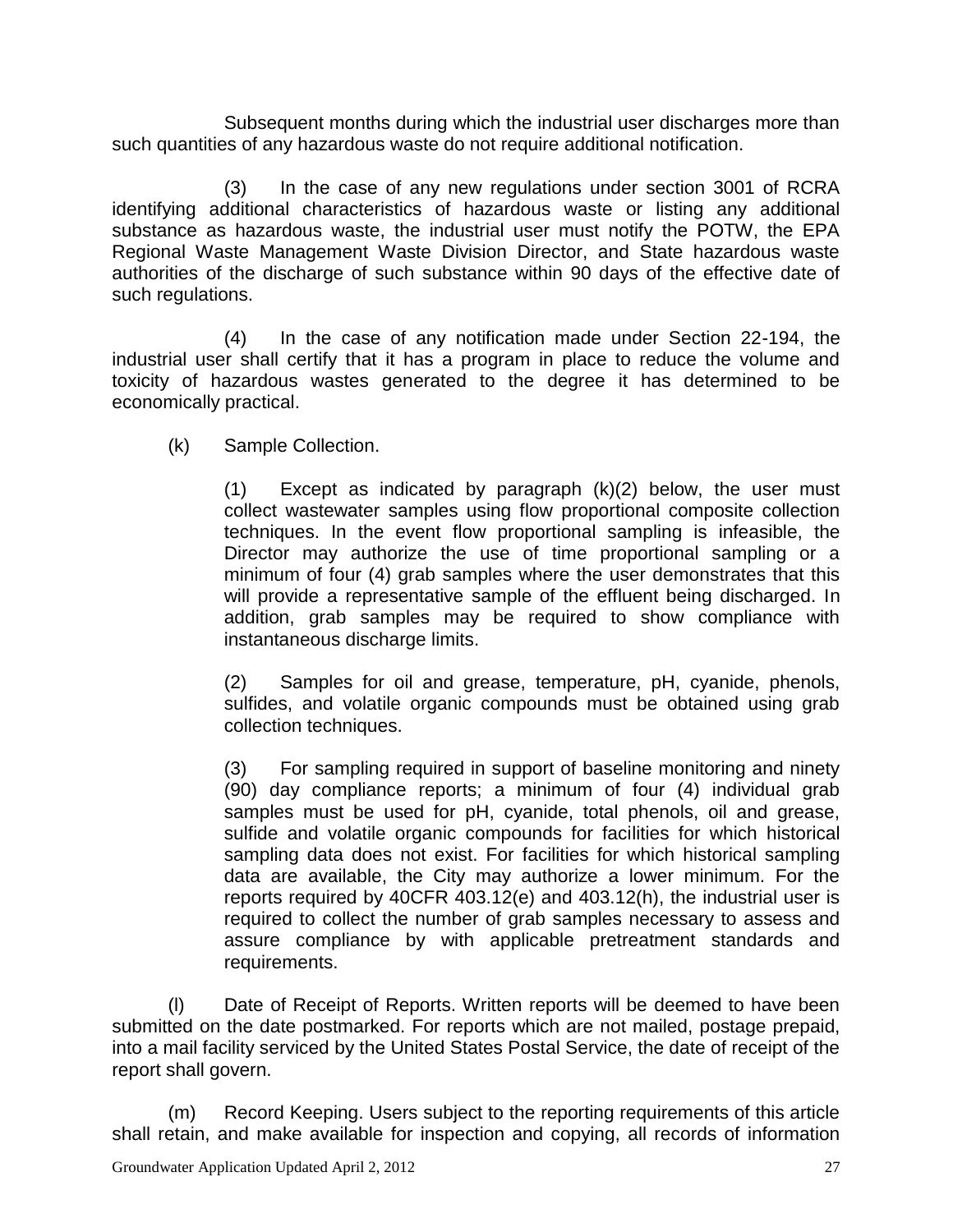obtained pursuant to any monitoring activities required by this article and any additional records of information obtained pursuant to monitoring activities undertaken by the user independent of such requirements and documentation associated with best management practices. Records shall include the date, exact place, method, and time of sampling, and the name of the person(s) taking the samples; the dates analyses were performed; who performed the analyses; the analytical techniques or methods used; and the results of such analyses. These records shall remain available for a period of at least five (5) years. This period shall be automatically extended for the duration of any litigation concerning the user or the City of Escondido, or where the user has been specifically notified of a longer retention period by the Director or designee.

(n) Significant Noncompliance. The City shall publish at any time during the previous twelve (12) months, in a newspaper(s) of general circulation that provides meaningful public notice of the industrial users which were in significant noncompliance with applicable pretreatment standards and requirements. This procedure shall be as specified in 40 CFR Section 403.8(f)(2)(viii).

(o) Notification of Changed Discharge. All industrial users shall promptly notify the Director or designee in advance of any substantial change in the volume or character of pollutants in their discharge, including the listed or characteristic hazardous wastes for which the industrial user has submitted initial notification under section 22- 194.

- (p) Certification Statements
	- 1) Certification of permit applications, user reports and initial monitoring waiver. The following certification statement is required to be signed and submitted users submitting baseline monitoring reports under section 22-187(a) and must be signed by an authorized representative:

 I certify under penalty of law that this document and all attachments were prepared under my direction or supervision in accordance with a system designed to assure that qualified personnel properly gather and evaluate the information submitted. Based on my inquiry of the person or persons who manage the system, or those persons directly responsible for gathering the information, the information submitted is, to the best of my knowledge and belief, true, accurate, and complete. I am aware that there are significant penalties for submitting false information, including the possibility of fine and imprisonment for knowing violations.

The following annual certification statement must be signed by an authorized representative. Based on my inquiry of the person or persons directly responsible for managing compliance with the categorical Pretreatment Standards under 40 CFR \_\_\_, I certify that, to the best of my knowledge and belief that during the period from \_\_\_\_\_\_\_\_\_\_, \_\_\_\_\_\_\_\_\_\_ to \_\_\_\_\_\_\_\_, \_\_\_\_\_\_\_\_\_\_\_\_\_ (months, days, year); (a) The

facility described as \_\_\_\_\_\_\_\_\_\_\_\_\_\_\_\_\_\_\_\_\_(facility name) met the definition of a Non-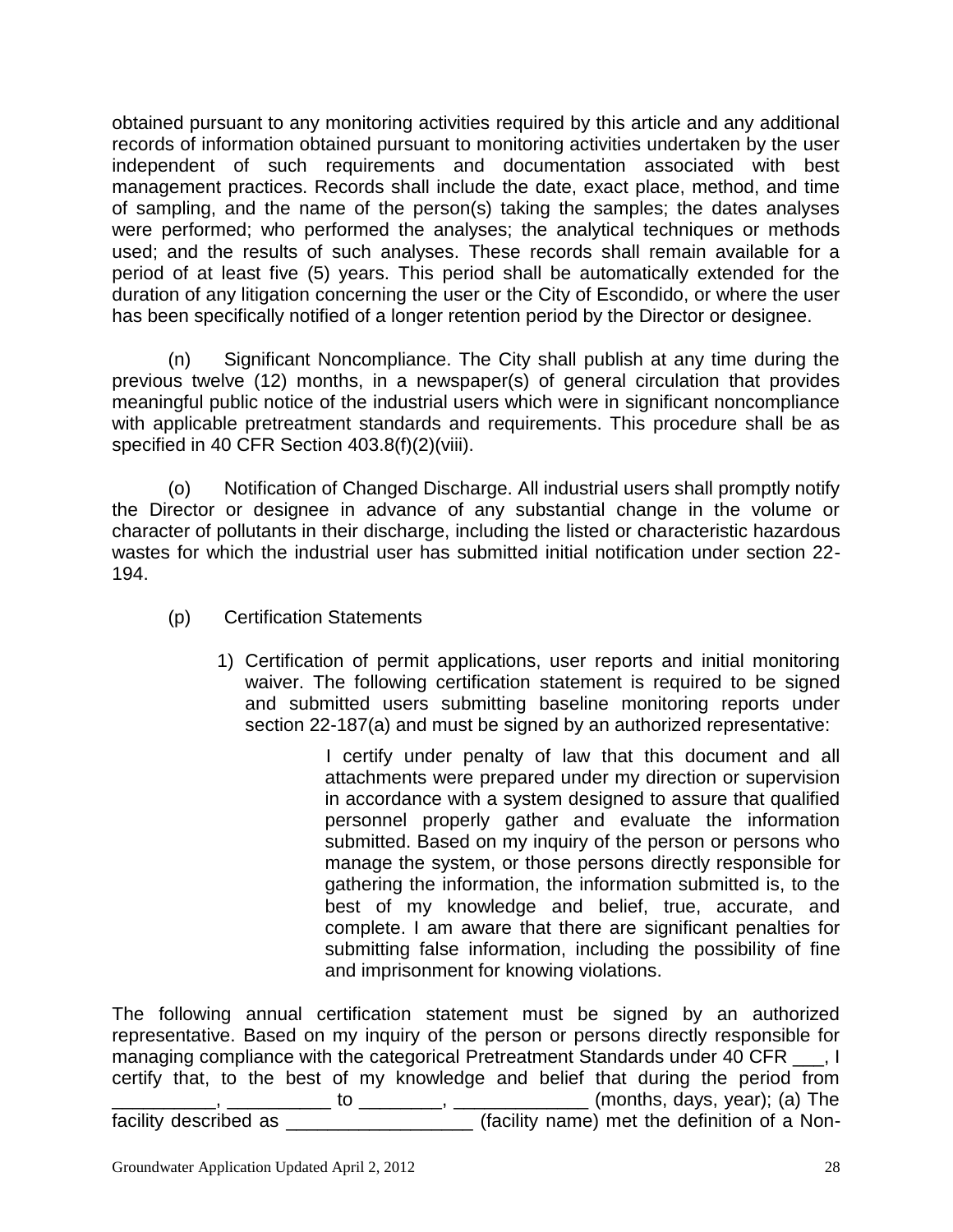Significant Categorical Industrial User as described in Sec 22-172(4). (b) The facility complied with all applicable Pretreatment Standards and requirements during this reporting period; and the facility never discharge more than 100 gallons of total categorical wastewater on any given day during this reporting period.

# **Sec. 22-188. [Monitoring and inspection facility.](http://www.qcode.us/codes/escondido/view.php?topic=22-8-22_188&frames=on)**

(a) The City may require to be provided and operated at the user's own expense, monitoring facilities to allow inspection, sampling and flow measurement of the building sewer and/or internal drainage systems. The monitoring facility should normally be situated on the user's premises, but the City may, when such a location would be impractical or cause undue hardship on the user, allow the facility to be constructed in the public street or sidewalk area and located so that it will not be obstructed by landscaping or parked vehicles.

There shall be ample room in or near such a facility to allow accurate sampling and preparation of samples for analysis. The facility, sampling and measuring equipment shall be maintained at all times in a safe and proper operating condition at the expense of the user.

Whether constructed on public or private property, the sampling and monitoring facilities shall be provided in accordance with the city's requirements and all applicable local construction standards and specifications shall be met. Construction shall be completed within ninety (90) days following written notification by the City. Such notification may be as indicated in the user's wastewater discharge permit.

(b) The monitoring program may require the user to conduct a sampling and analysis program of a frequency and type specified in the user's waste-water discharge permit to demonstrate compliance with prescribed wastewater discharge limits. As specified in the user's wastewater discharge permit, the user shall either:

(1) Conduct his or her own sampling and analysis program provided he or she demonstrates to the Director or designee that he or she has the necessary qualifications and facilities to perform the work; or

(2) Engage a private laboratory, certified by the state of California Department of Public Health.

# **Sec. 22-189. [Inspection of facilities.](http://www.qcode.us/codes/escondido/view.php?topic=22-8-22_189&frames=on)**

(a) The City shall have the right to enter the premises of any user to determine whether the user is complying with all requirements of this Chapter and any individual wastewater discharge permit. The City may inspect the facilities of any user to ascertain whether the purpose of this article and all requirements are being met. Persons or occupants of premises where nonresidential wastewater is discharged, have the potential of being discharged or are suspected of being discharged shall allow the City access at all times to all parts of the premises for the purposes of inspection, photographing, video recording, sampling, records examination and copying, or any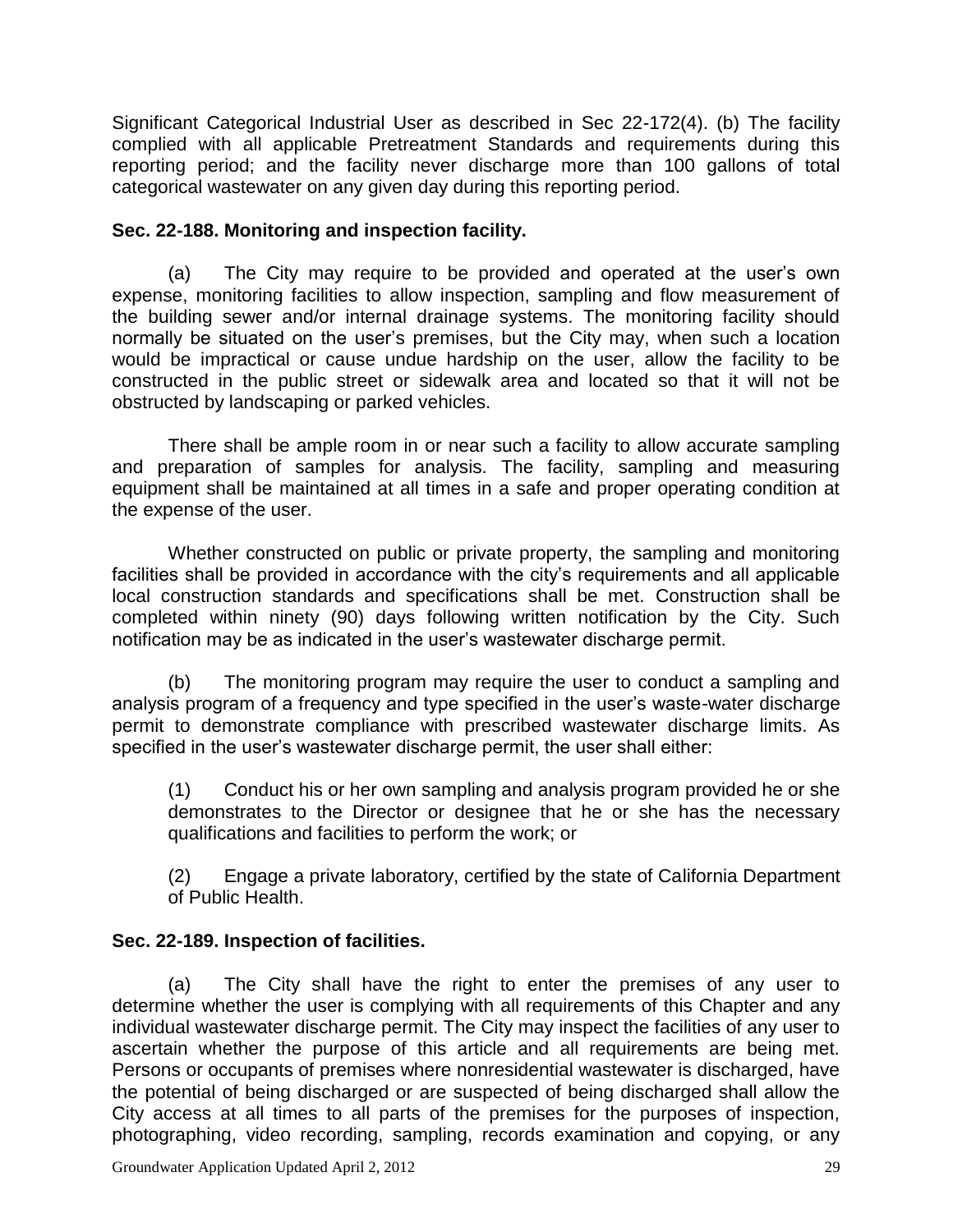other form of inspection or documentation required in the performance of any of their duties. The City shall have the right to set up on the user's property such devices as are necessary to conduct sampling, inspection, compliance monitoring and/or metering operations. Where a user has security measures in force which would require proper identification and clearance before entry into their premises, the user shall make necessary arrangements so that upon presentation of suitable identification, personnel from the city, the EPA or their authorized representatives will be permitted to enter, without delay, for the purposes of performing their specific responsibilities.

(b) The City shall randomly sample and analyze the effluent from nonresidential users to identify, independently of self-monitoring information supplied by the user, occasional and continuing noncompliance with the user's permit or other regulations set forth by this article.

(c) The City shall investigate instances of noncompliance as indicated in the user's self-monitoring reports or random inspection and surveillance activities described in this section. Sample collection and analysis and the acquisition of other information shall be performed with sufficient care to produce evidence admissible in enforcement proceedings or in judicial actions, and the user so investigated shall be liable for all charges incurred by the city for such investigation.

(d)The City may adopt reasonable fees for reimbursement of costs of setting

up and operating the city's pretreatment program, which may include:

(1) Fees for wastewater discharge permit applications, including the cost of processing such applications;

(2) Fees for monitoring, inspection and surveillance procedures including the cost of collection and analyzing a user's discharge, and reviewing monitoring reports submitted by users;

(3) Fees for reviewing and responding to accidental discharge procedures and construction;

(4) Fees for filing appeals; and

(5) Other fees as the city may deem necessary to carry out the requirements contained herein. These fees relate solely to the matters covered by this article and are separate from all other fees, fines and penalties chargeable by the city. These fees may be set from time to time by resolution of the city council.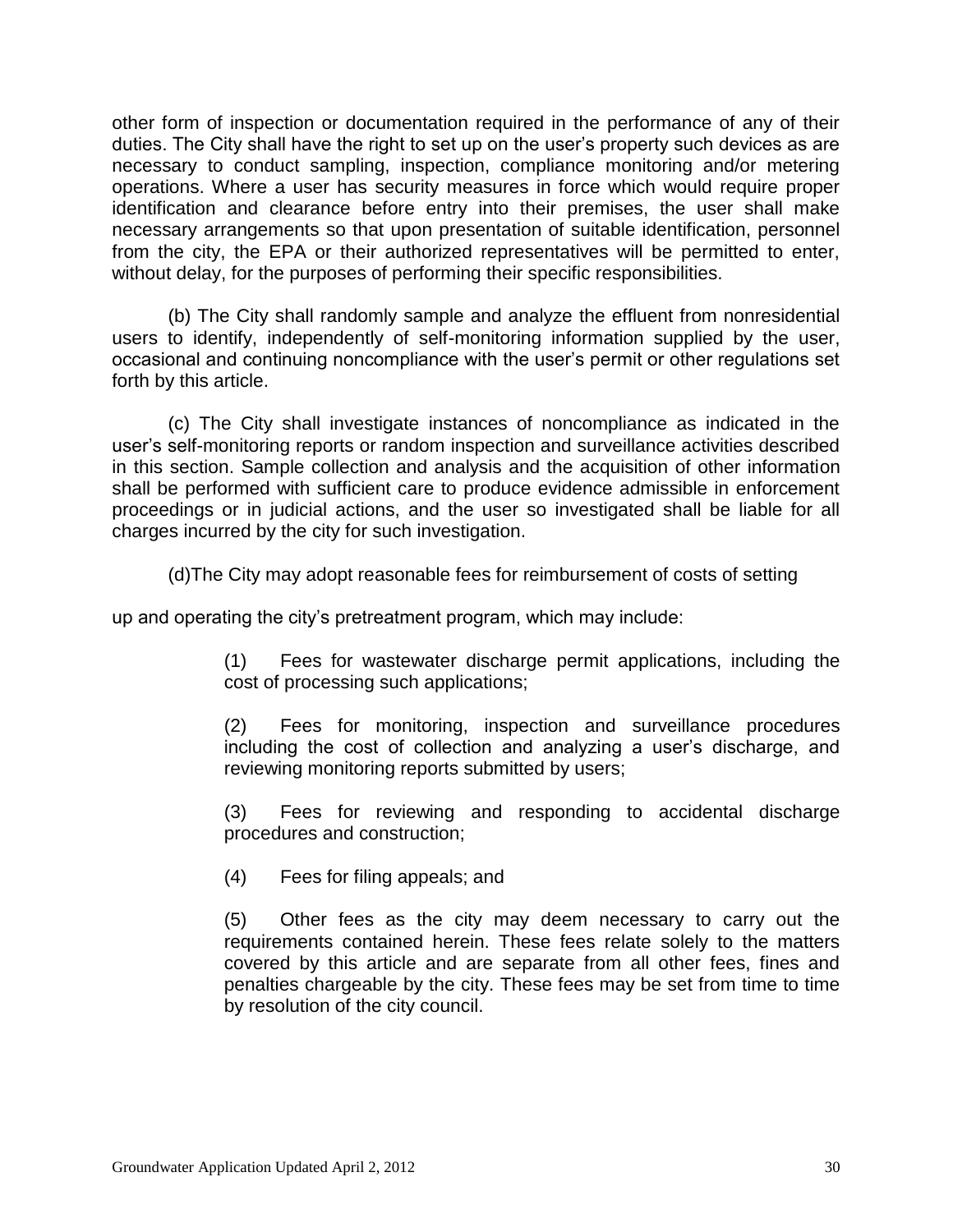## **[Sec. 22-190.](http://www.qcode.us/codes/escondido/view.php?topic=22-8-22_190&frames=on) Sampling.**

(a) The point of determining compliance with the provisions of this article (and of the user's wastewater discharge permit, if applicable) at the point of the discharge to the public wastewater system or such other upstream sampling point on the private lateral as mutually agreed upon by the nonresidential user and the Director or designee. Where multiple discharge points to the City wastewater collection system are regulated by a waste-water discharge permit, sampling must be carried out at an acceptable location for each permitted discharge. Where certain wastes are critical, the Director or designee may specify, through the provisions of the user's permit, procedures for obtaining necessary samples and require that any persons discharging industrial wastewater install a measuring device and that samples be analyzed and measurements of flow taken and reported to the City, and such sampling and measuring device shall be made accessible to the Director or designee.

Unless otherwise specified in the provisions of the user's wastewater discharge permit, compliance with the requirements of this article are based on the mean values obtained from analysis of composite industrial waste samples representative of the quality and quantity of discharge to the sewer. All such samples shall be weighted with the flow at the sampling point to furnish values weighted with time and quantity for each required chemical constituent. The frequency of monitoring shall be as prescribed in the user's wastewater discharge permit.

(b) Sampling and analysis shall be performed in accordance with Section 304(g) of the Federal Water Pollution Control Act and contained in 40 CFR Part 136 and amendments thereto or with any other test procedures approved by the Director or designee. Where 40 CFR Part 136 does not include a sampling of analytical technique for pollutant in question, sampling and analysis shall be performed in accordance with the procedures set forth in the EPA publication "Sampling and Analysis Procedures for Screening of Industrial Effluents for Priority Pollutants," April, 1977, and amendments thereto, or with any other sampling and analytical procedures approved by the Director.

# **Sec. 22-191. [Confidential information.](http://www.qcode.us/codes/escondido/view.php?topic=22-8-22_191&frames=on)**

Information and data on a user obtained from reports, surveys, wastewater discharge permit applications, wastewater discharge permits and monitoring programs, and from the Director or designee inspection and sampling activities, shall be available to the public without restriction, unless the user specifically requests, and is able to demonstrate to the satisfaction of the Director or designee, that the release of such information would divulge information, processes or methods of production entitled to protection as trade secrets under applicable state law. Any such request must be asserted at the time of submission of the information or data. When requested and demonstrated by the user furnishing a report that such information should be held confidential, the portions of a report which might disclose trade secrets or secret processes shall not be made available for inspection by the public, but shall be made available immediately upon request to governmental agencies for uses related to the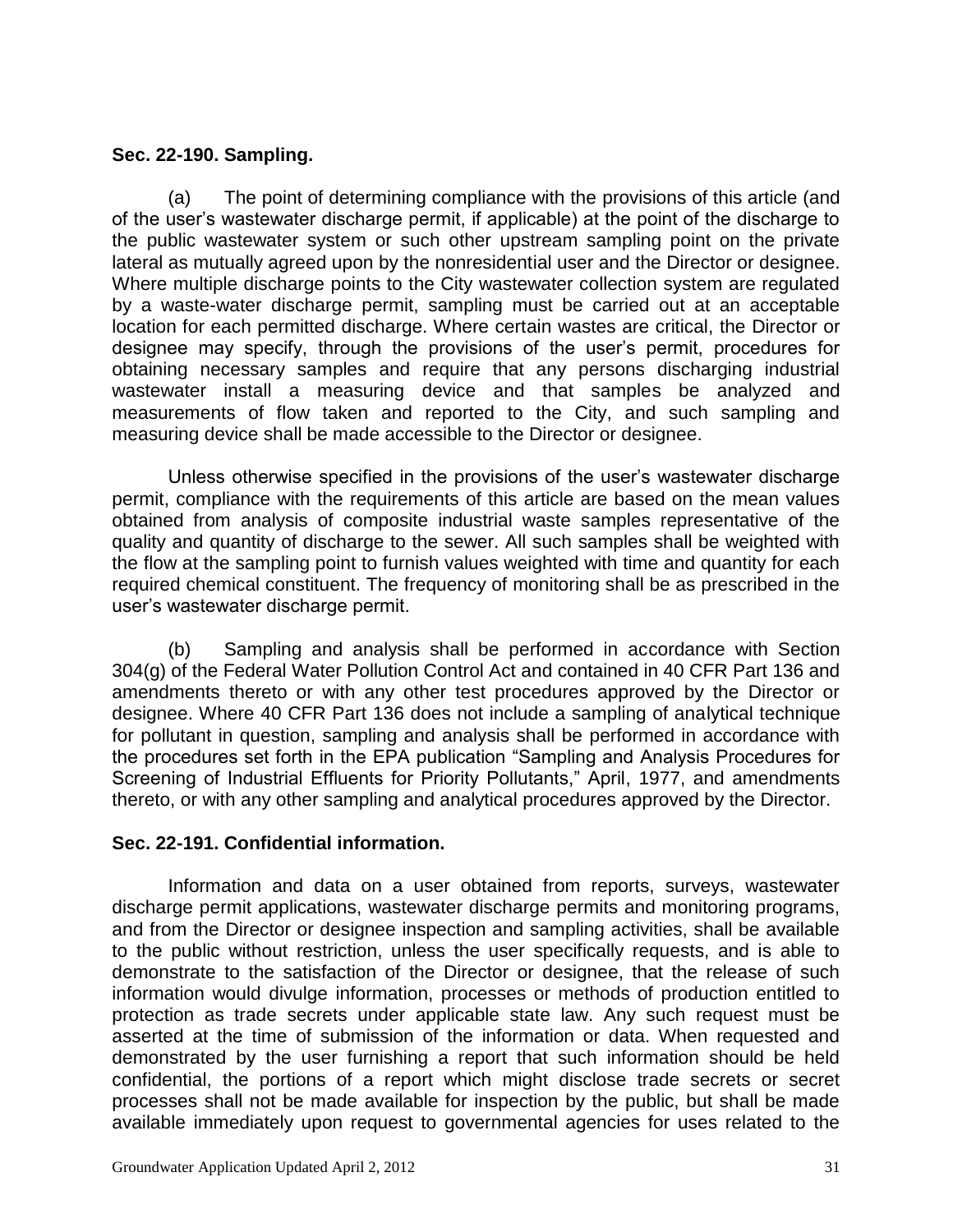NPDES program or pretreatment program, and in enforcement proceedings involving the person furnishing the report. Wastewater constituents and characteristics and other "effluent data" as defined by 40 CFR 2.302 will not be recognized as confidential information and will be available to the public without restriction.

# **Sec. 22-192. [Enforcement.](http://www.qcode.us/codes/escondido/view.php?topic=22-8-22_192&frames=on)**

In addition to the enforcement and remedy provisions set forth in Article 1, the City may adopt procedures and rules for the implementation and administration of this article. The city shall enforce the provisions of this article, including all requirements established or permits issued pursuant to this article.

(a) Requiring Discharger to Submit Schedule of Remedial or Preventive Measures. When the Director finds that a discharge of wastewater is taking place, has taken place, or is threatening to take place that has violated, violates or will violate prohibitions or limits prescribed by this article or wastewater source control requirements or the provisions of a wastewater discharge permit, the Director may require the user to submit for approval of the Director , with such modifications as deemed necessary, a detailed time schedule of specific actions the user shall take to correct or prevent a violation of this Chapter.

(b) Issuance of Cease and Desist Order. When the Director finds that a discharge of wastewater has taken place, is taking place or threatening to take place in violation of prohibitions or limits of this article or wastewater source control requirements or the provisions of a wastewater discharge permit, the Director may issue an order to cease and desist and direct that those users not complying with such prohibitions, limits, requirements or provisions to (1) comply forthwith, (2) comply in accordance with a time schedule set up by the Director, or (3) in the event of a threatened violation, take appropriate remedial or preventative action.

# **Sec. 22-193. [Appeal procedure.](http://www.qcode.us/codes/escondido/view.php?topic=22-8-22_193&frames=on)**

(a) Any permit applicant, permit holder or other user affected by any decision, action or determination, including cease and desist orders, made by the Director in interpreting or implementing the provisions of this article, or any permit issued hereunder, may file with the Director written request for reconsideration within ten (10) days of such a decision, action or determination, setting forth in detail the facts supporting the request. The Director may elect to hold a hearing on the request. The request for reconsideration shall be acted upon by the Director within ten (10) days from the date of filing or the close of the reconsideration hearing. The decision, action or determination shall remain in effect during such period of review by the Director.

(b) If the ruling made by the Director is unsatisfactory to the user requesting reconsideration, he may, within ten (10) days after notice of the action by the Director, file a written appeal to the City Council.

(c) The written appeal shall state all pertinent aspects of the matter and shall include the hearing record if one was requested. The City Council may amend, modify,